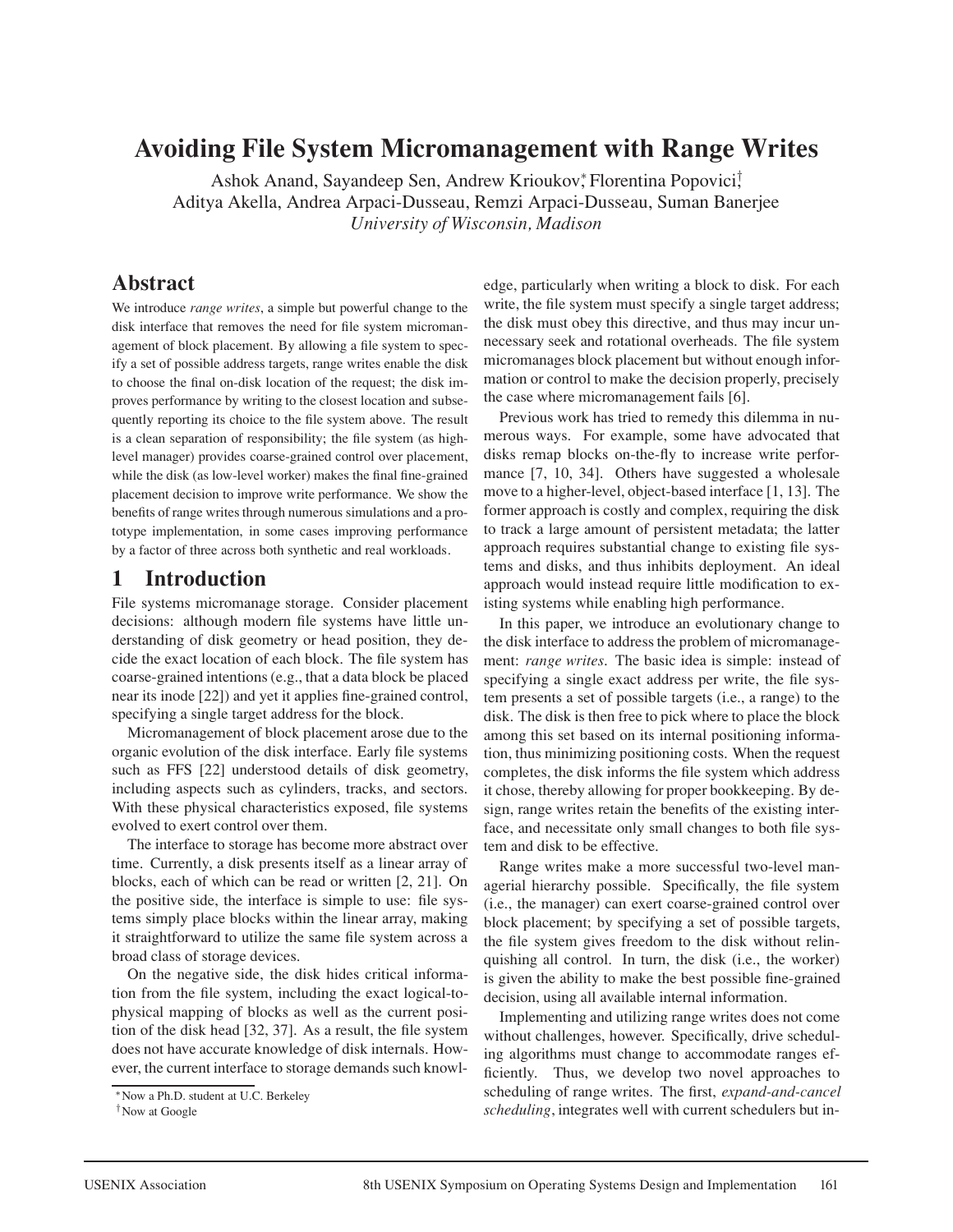duces high computational overhead; the second, *hierarchical range scheduling*, requires a more extensive reworking of the disk scheduling infrastructure but minimizes computational costs as a result. Through simulation, we show that both of these schedulers achieve excellent performance, reducing write latency dramatically as the number of targets increases.

In addition, file systems must evolve to use range writes. We thus explore how range writes could be incorporated into the allocation policies of a typical file system. Specifically, we build a simulation of the Linux ext2 file system and explore how to modify its policies to incorporate range writes. We discuss the core issues and present results of running a range-aware ext2 in a number of workload scenarios. Overall, we find that range writes can be used to place some block types effectively (e.g., data blocks), whereas other less flexibly-placed data structures (e.g., inodes) will require a more radical redesign to obtain the benefits of using ranges.

Finally, we develop and implement a software-based prototype that demonstrates how range writes can be used to speed up writes to the log in a journaling file system. Our prototype transforms the Linux ext3 *write-ahead log* into a more flexible *write-ahead region*, and in doing so avoids rotational overheads during log writes. Under a transactional workload, we show how range writes can improve journaling performance by nearly a factor of two.

The rest of this paper is organized as follows. In Section 2, we discuss previous efforts and why they are not ideal. We then describe range writes in Section 3 and study disk scheduling in Section 4. In Section 5, we show how to modify file system allocation to take advantage of range writes, and then describe our prototype implementation of fast journal writing in Section 6. Finally, in Section 7, we conclude.

# **2 Background**

We first give a brief tutorial on modern disks; more details are available elsewhere [2, 26]. We then review existing approaches for minimizing positioning overheads.

# **2.1 Disks**

A disk drive contains one or more *platters*, where each platter *surface* has an associated disk head for reading and writing. Each surface has data stored in a series of concentric circles, or *tracks*. Within each track are the *sectors*, the smallest amount of data that can be read or written on the disk. A single stack of tracks at a common distance from the spindle is called a *cylinder*. Modern disks also contain RAM to perform caching.

The disk appears to its client, such as the file system, as a linear array of logical blocks; thus, each block has an associated logical block number, or LBN. These logical blocks are then mapped to physical sectors on the platters. This indirection has the advantage that the disk can lay out blocks to improve performance, but it has the disadvantage that the client does not know where a particular logical block is located. For example, optimizations such as zoning, skewing, and bad-block remapping all impact the mapping in complex ways.

The service time of reading or writing a request has two basic components: *positioning time*, or the time to move the disk head to the first sector of the current request, and *transfer time*, or the time to read/write all of the sectors in the current request. Positioning time has two dominant components. The first component is *seek time*, moving the disk head over the desired track. The second component is *rotational latency*, waiting for the desired block to rotate under the disk head. The time for the platter to rotate is roughly constant, but it may vary around 0.5% to 1% of the nominal rate. The other mechanical movements (e.g., head and track switch time) have a smaller but nonnegligible impact on positioning time [27].

Most disks today also support *tagged-command queueing* [24], in which multiple outstanding requests can be serviced at the same time. The benefit is obvious: with multiple requests to choose from, the disk itself can schedule requests it sees and improve performance by using detailed knowledge of positioning and layout.

# **2.2 Reducing Write Costs**

In this paper, our focus is on what we refer to as the *positioning-time problem* for writes; how do we reduce or eliminate positioning-time overheads for writes to disk? The idea of minimizing write time is by no means new [20]. However, there is as of yet no consensus on the best approach or the best division of labor between disk and file system for achieving this goal. We briefly describe previous approaches and why they are not ideal.

## **2.2.1 Disk Scheduling**

Disk scheduling has long been used to reduce positioning overheads for writes. Early schedulers, built into the OS, tried to reduce seek costs with simple algorithms such as elevator and its many variants.

More recently, schedulers have gone beyond seek optimizations to include rotational delay. The basic idea is to reorganize requests to service the request with the *shortest positioning time first (SPTF)* instead of simply the request with the shortest seek time (SSTF). Performing rotationally-aware scheduling within the disk itself is relatively straightforward since the disk has complete and accurate information about the current location of the disk head and the location of each requested block. In contrast, performing rotationally-aware scheduling within the OS is much more challenging, since the OS must predict the current head position. As a result, much of the scheduling work has been performed through simulation [18, 28] or has been crafted with extreme care [17, 23, 36, 38]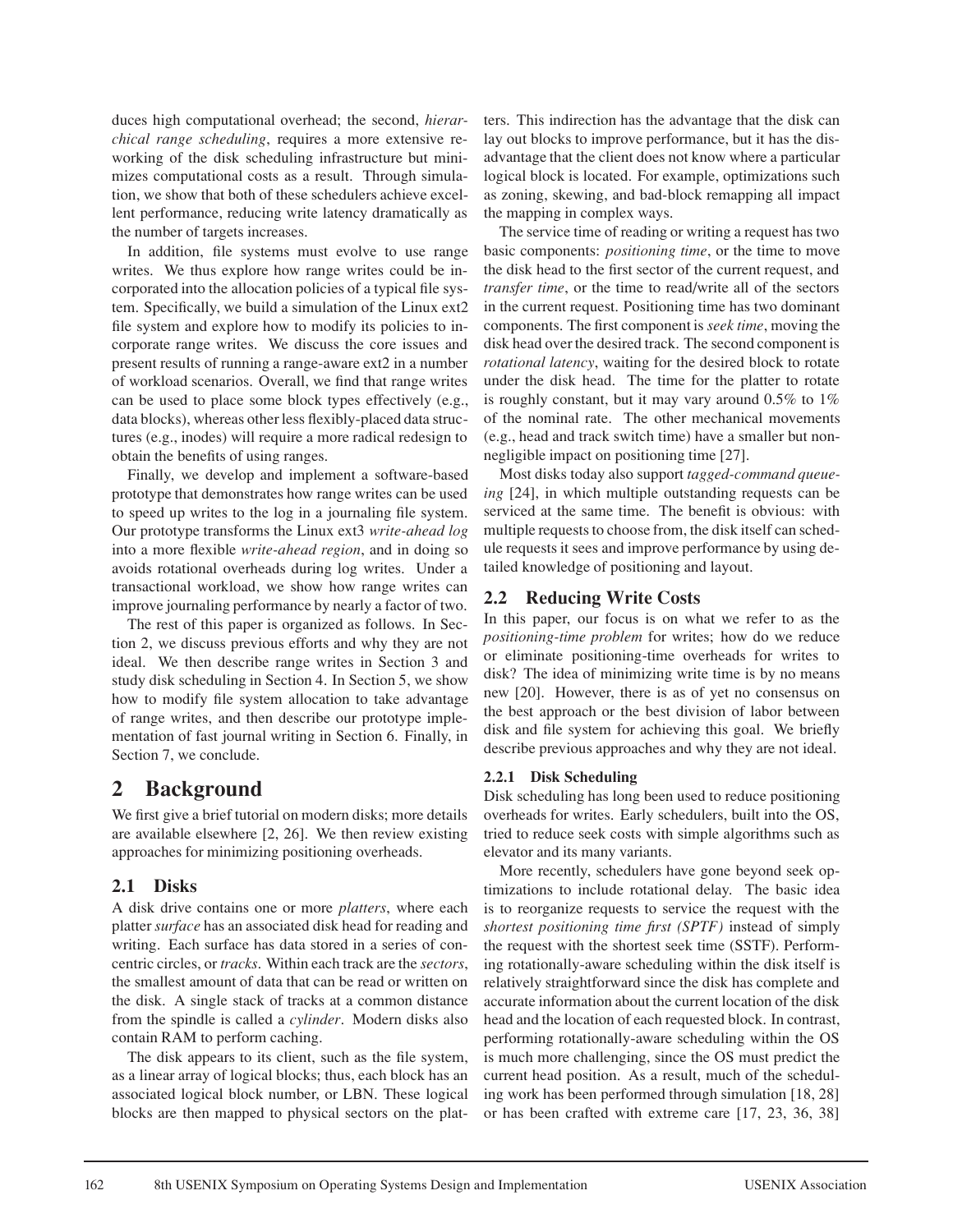More fundamentally, disk scheduling alone cannot completely eliminate rotational delays. For example, if too few requests exist in the scheduling queue, smart scheduling cannot avoid rotation.

### **2.2.2 File System Structures**

Another approach to solving the positioning-time problem for writes is to develop a file system that transforms the traffic stream to avoid small costly writes by design. A prime example is the Log-structured File System (LFS) [25]; many commercial file systems (e.g., WAFL [14], ZFS [31]) have adopted similar approaches.

LFS buffers all writes (including data and metadata) into *segments*; when a segment is full, LFS writes the segment in its entirety to free space at the end of the log. By writing to disk in large chunks (a few megabytes at a time), LFS amortizes positioning costs.

By design, LFS avoids small writes and thus would seem to solve the positioning-time problem. However, LFS is not an ideal solution for two reasons. First, this approach requires the widespread adoption of a new file system; history has shown such adoption is not straightforward. Second, LFS and similar file systems do not perform well for all workloads; in particular, underneath transactional workloads that frequently force data to disk, LFS performance suffers [29].

### **2.2.3 Write Indirection**

Many researchers have noted that another way to minimize write delay is to appropriately control the placement of blocks on disk. This work, which introduces a layer of indirection between the file system and disk, can be divided into two camps: that which assumes the traditional interface to disk (an array of blocks), and that which proposes a new, higher-level interface (usually based on objects or similar abstractions).

**Traditional Disks:** In the first approach, the disk itself controls the layout of logical blocks written by the file system onto the physical blocks in the disk. The basic approach has been to perform *eager writing*, in which the data is written to the free disk block currently closest to the disk head. There are three basic problems with these approaches. First, this approach assumes that an *indirection map* exists to map the logical block address used by the file system to its actual physical location on disk [7, 10, 34]. Unfortunately, updating the indirection map atomically and recovering after crashes can incur a significant performance overhead. Second, these systems need to know which blocks are free versus allocated. Unfortunately, although the file system readily knows the state of each logical block, it is quite challenging for disks to know whether a block is live or dead [30]. Third, this approach forces the file system to completely relinquish any control over placement; given that the file system knows which blocks are related to one another and thus

are likely to exhibit temporal locality (e.g., the inode and all data blocks of the same file), the file system would like to ensure that those blocks are placed somewhat near one another to optimize future reads. Thus, pushing full responsibility for block placement into the disk is not the best division of labor.

**New Interfaces:** A related set of efforts allows the disk to control placement but requires a new interface; this idea has appeared in different forms in the literature as Logical Disks [8], Network-Attached Storage Devices [13], and Object-based Storage [1]. With this type of new interface, the disk controls exactly where each object is placed, and thus can make intelligent low-level decisions. However, such an approach also has its drawbacks. First, and most importantly, it requires more substantial change of both disks and the clients that use them, which is likely a major impediment to widespread acceptance. Second, allowing the disk to manage objects (or similar constructs) implies that the disk must now be concerned with consistent update. Consider object-based storage: when adding a new block to an object, both the new block and a pointer to it must be allocated inside the disk and committed in a consistent fashion. Thus, the disk must now also include some kind of logging machinery (perhaps to NVRAM), duplicating effort and increasing the complexity of the drive. Logical disks go a step further, adding a new "atomic recovery unit" interface to allow for arbitrary writes to be grouped and committed together [8]. In either approach, complexity within the disk is increased.

# **2.3 A Cooperative Approach**

| <b>Previous Approach</b>                 | <b>Problems</b>         |
|------------------------------------------|-------------------------|
| Disk scheduling [17, 18, 23, 28, 36, 38] | Needs many requests,    |
|                                          | hard to implement in OS |
| Write-anywhere file systems [14, 25, 31] | Gaining acceptance,     |
|                                          | synchronous workloads   |
| Eager writing [10, 34]                   | Drive complexity,       |
|                                          | lack of FS information  |
| Higher-level interfaces [1, 8, 13]       | Drive complexity,       |
|                                          | gaining acceptance      |

In contrast to previous approaches, range writes divide the responsibilities of performing fast writes across both file system and disk; this tandem approach is reminiscent of scheduler activations [3], in which a cooperative approach to thread scheduling was shown to be superior to either a pure user-level or kernel-level approach. The file system does what it does best: make coarse-grained layout decisions, manage free space, track block ownership, and so forth. The disk does what it does best: take advantage of low-level knowledge (e.g., head position, actual physical layout) to improve performance. The small change required does not greatly complicate either system or significantly change the interface between them, thus increasing the chances of deployment.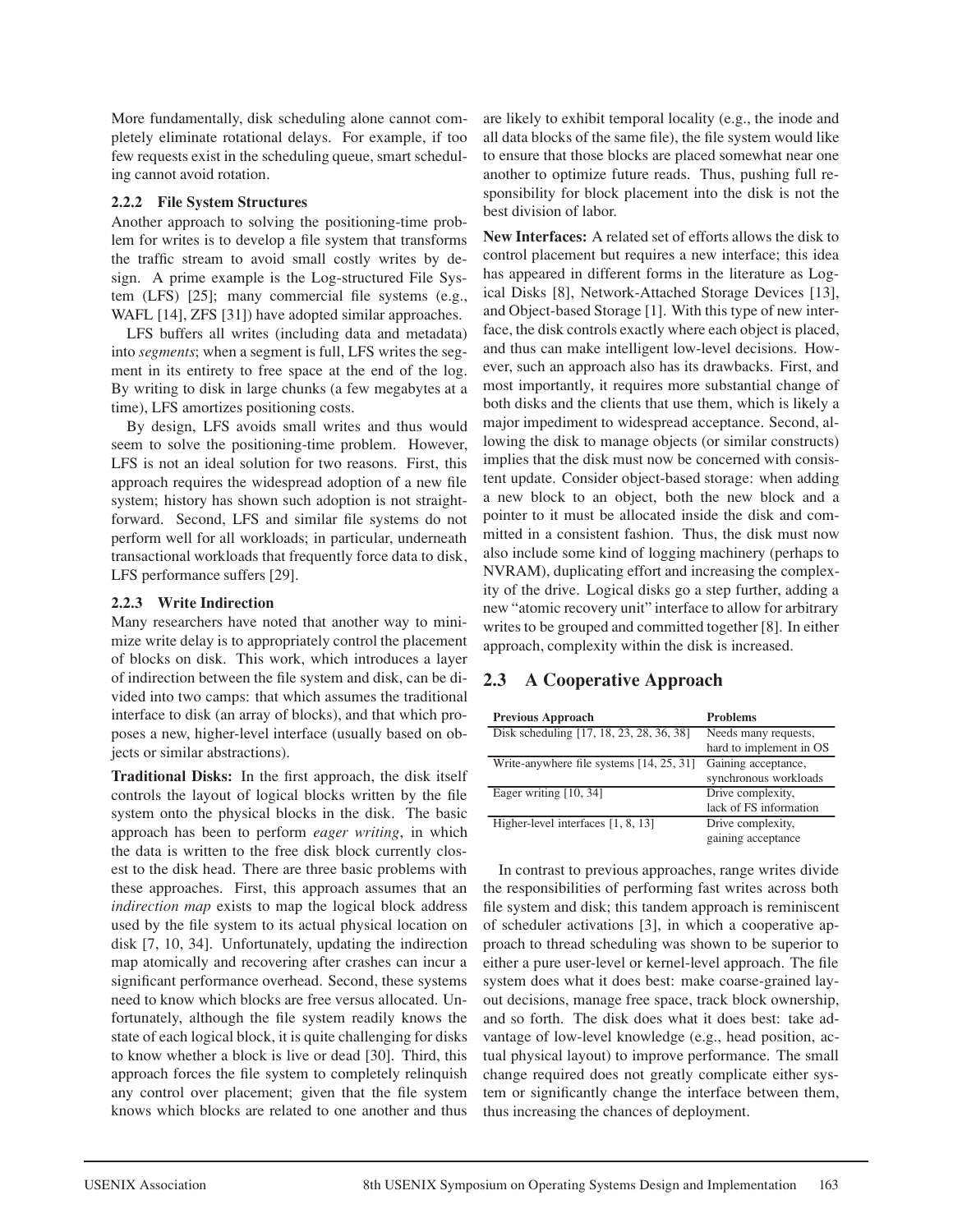

Figure 1: **Range Writes.** *The figure illustrates how to use range writes. The disk has just serviced a write to block 5, and is then given a write with two ranges: 13 through 16, and 19 through 22. The disk, given its current position, realizes that 19 will result in the fastest write, and thus chooses it as the target. The file system is subsequently informed.*

# **3 Range Writes**

In this section, we describe range writes. We describe the basic interface as well as numerous details about the interface and its exact semantics. We conclude with a discussion of the counterpart of range writes: range reads.

## **3.1 The Basic Interface**

Current disks support the ability to write data of a specified length to a given address on disk. With range writes, the disk supports the ability to write data to one address out of a set of specified options. The options are specified in a *range descriptor*. The simplest possible range descriptor is comprised of a pair of addresses,  $B_{\text{begin}}$  and  $B_{end}$ , designating that data of a given length can be written to any contiguous range of blocks fitting within  $B_{\text{beam}}$ and  $B_{end}$ . See Figure 1 for an example.

When the operation completes, the disk returns a *target address*, that is, the starting address of the region to which it wrote the data. This information allows the file system to record the address of the data block in whatever structure it is using (e.g., an inode).

One option the client must include is the *alignment* of writes, which restricts where in the range a write can be placed. For example, if the file system is writing a 4-KB block to a 16-KB range, it would specify an alignment of 4 KB, thus restricting the write to one of four locations. Without such an option, the disk could logically choose to start writing at any 512-byte offset within the range.

The interface also guarantees no reordering of blocks within a single multi-block write. This decision enables the requester to control the ordering of blocks on disk, which may be important for subsequent read performance, and allows a single target address to be returned by the disk. The interface is summarized in Table 1.

### **3.1.1 Range Specification**

One challenge is to decide how to specify the set of possible target addresses to the disk. The format of this range description must both be compact as well as flexible, which are often at odds.

We initially considered a single range, but found it was too restrictive. For example, a file system may have a large amount of free space on a given track, but the presence of just a few allocated blocks in said track would greatly reduce the utility of single-range range writes. In other words, the client may wish to express that a request can be written anywhere within the range  $B_{begin}$  to  $B_{end}$ *except* for blocks  $B_{begin} + 1$  and  $B_{begin} + 2$  (because those blocks are already in use). Thus, the interface needs to support such flexibility.

We also considered a list of target addresses. While this approach is quite flexible, we felt it added too much overhead to each write command. A file system might wish to specify a large number of choices; with a range, in the best case, this is just the start and end of a range; in the list approach, it comprises hundreds or even thousands of target addresses.

Due to these reasons, we believe that there are a few sensible possibilities. One is a simple *list of ranges*; the client specifies a list of begin and end addresses, and the disk is free to write the request within any one such range. A similar effect could be achieved with the combination of a single large range and corresponding *bitmap* which indicates which blocks of the range are free. Both the list-of-ranges and bitmap interfaces are equivalent, as they allow full flexibility in compact forms; we leave the exact specification to the future.

### **3.1.2 Overlapping Ranges**

Modern disks allow multiple outstanding writes. While improving performance, the presence of multiple outstanding requests complicates range writes. In particular, a file system may wish to issue two requests to the disk,  $R_1$  and  $R_2$ . Assume both requests should end up near one another on disk (e.g., they are to files that live in the same cylinder group). Assume also that the file system has a free block range in that disk region,  $B_1$  through  $B_n$ .

Thus, the file system would like to issue both requests  $R_1$  and  $R_2$  simultaneously, giving each the range  $B_1$ through  $B_n$ . However, the disk is thus posed with a problem: how can it ensure it does not write the two requests to the same location?

The simplest solution would be to disallow overlapped writes, much like many of today's disks do not allow multiple outstanding writes to the same address ("overlapped commands" in SCSI parlance [35]). In this case, the file system would have two choices. First, it could serialize the two requests, first issuing  $R_1$ , observing which block it was written to (say  $B_k$ ), and then submitting request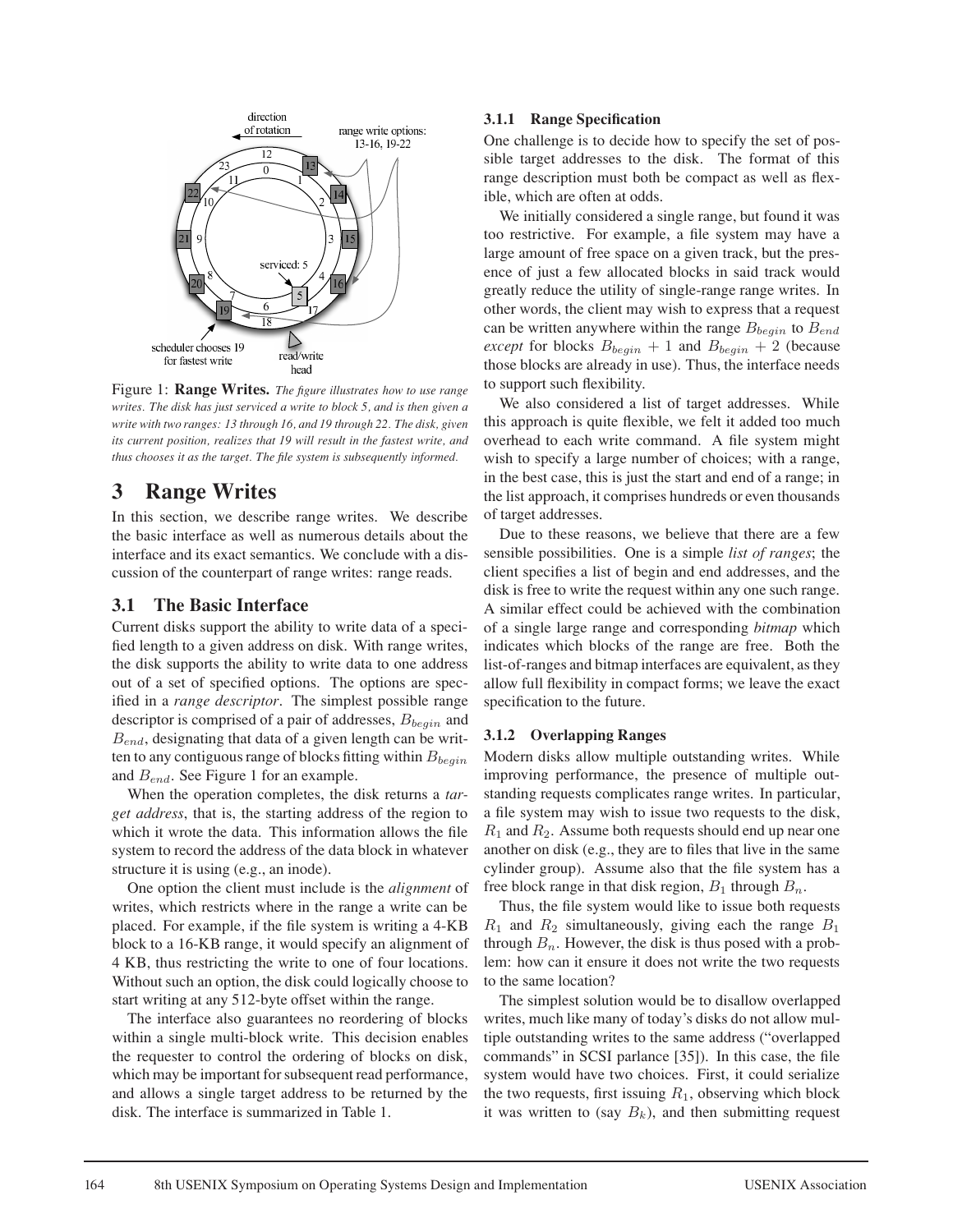```
Classic Write
in: address, data, length
 out: status
Range Write
 in: range descriptor, alignment,
     data, length
```
*out:* status, **resulting target address**

Table 1: **Classic vs. Range Writes.** *The table shows the differences between the classic idealized disk write and a range write. The range descriptor can be specified as a list of free ranges or a (begin, end) pair plus bitmap describing the free blocks within the range.*

 $R_2$  with two ranges ( $B_1$  to  $B_{k-1}$  and  $B_{k+1}$  to  $B_n$ ). Alternately, the file system could pick subsets of each range (e.g.,  $B_1, B_3, ..., B_{k-1}$  in one range, and  $B_2, B_4, ..., B_k$ in the other), and issue the requests in parallel.

However, the non-overlapped approach was too restrictive; it forces the file system to reduce the number of targets per write request in anticipation of their use and thus reduces performance. Further, non-overlapped ranges complicate the use of range writes, as a client must then make decisions on which portions of the range to give to which requests; this likely decreases the disk's control over low-level placement and thus decreases performance. For these reasons, we chose to allow clients to issue multiple outstanding range writes with overlapping ranges.

Overlapping writes complicate the implementation of range writes within the disk. Consider our example above, where two writes  $R_1$  and  $R_2$  are issued concurrently, each with the range  $B_1$  through  $B_n$ . In this example, assume that the disk schedules  $R_1$  first, and places it on block  $B_1$ . It is now the responsibility of the disk to ensure that  $R_2$ is written to any block except  $B_1$ . Thus, the disk must (temporarily) note that  $B_1$  has been used.

However, this action raises a new question: how long does the disk have to remember the fact that  $B_1$  was written to and thus should not be considered as a possible write target? One might think that the disk could forget this knowledge once it has reported that  $R_1$  has completed (and thus indicated that  $B_1$  was chosen). However, because the file system may be concurrently issuing another request  $R_3$  to the same range, a race condition could ensue and block  $B_1$  could be (erroneously) overwritten.

Thus, we chose to add a new kind of write barrier to the protocol. A file system uses this feature as follows. First, the file system issues a number of outstanding writes, potentially to overlapping ranges. The disk starts servicing them, and in doing so, tracks which blocks in each range are written. At some point, the file system issues a barrier. The barrier guarantees to the disk that all writes following the barrier take into account the allocation decisions of the disk for the writes before the barrier. Thus, once the disk completes the pre-barrier writes, it can safely forget which blocks it wrote to during that time.

## **3.2 Beyond Writes: Range Reads**

It is of course a natural extension to consider whether range reads should also be supported by a disk. Range reads would be useful in a number of contexts: for example, to pick the rotationally-closest block replica [16, 38], or to implement efficient "dummy reads" in semipreemptible I/O [9].

However, introducing range reads, in particular for improving rotational costs on reads, requires an expanded interface and implementation from the disk. For example, for a block to be replicated properly to reduce rotational costs, it should be written to opposite sides of a track. Thus, the disk should likely support a replicacreating write which tries to position the blocks properly for later reads. In addition, file systems would have to be substantially modified to support tracking of blocks and their copies, a feature which only a few recent file systems support [31]. Given these and other nuances, we leave range reads for future work.

# **4 Disk Scheduling**

In this section, we describe how an in-disk scheduler must evolve to support range writes. We present two approaches. The first we call *expand-and-cancel scheduling*, a technique that is simple, integrates well with existing schedulers, and performs well, but may be too computationally intensive. Because of this weakness, we present a competing approach known as *hierarchicalrange scheduling*, which requires a more extensive restructuring of a scheduler to become range aware but thus avoids excessive computational overheads.

Note that we focus on obtaining the highest performance possible, and thus consider variants of shortestpositioning-time-first schedulers (SPTF). Standard modifications could be made to address fairness issues [18, 28].

## **4.1 Expand-and-cancel Scheduling**

Internally, the in-disk scheduler must be modified to support servicing of requests within lists of ranges. One simple way to implement support for range writes would be through a new scheduling approach we call *expand-andcancel scheduling (ECS)*, as shown in Figure 2. In the expand phase, a range write request R to block range  $B_1$ through  $B_n$  is expanded into n independent requests,  $R_1$ through  $R_n$  each to a single location,  $B_1$  through  $B_n$ , respectively. When the first of these requests complete (as dictated by the policy of the scheduler), the other requests are canceled (i.e., removed from the scheduling queue). Given any scheduler, ECS guarantees that the best scheduling decision over all range writes (and other requests) will be made, to the extent possible given the current scheduling algorithm.

The main advantage of ECS is its excellent integration with existing disk schedulers. The basic scheduling pol-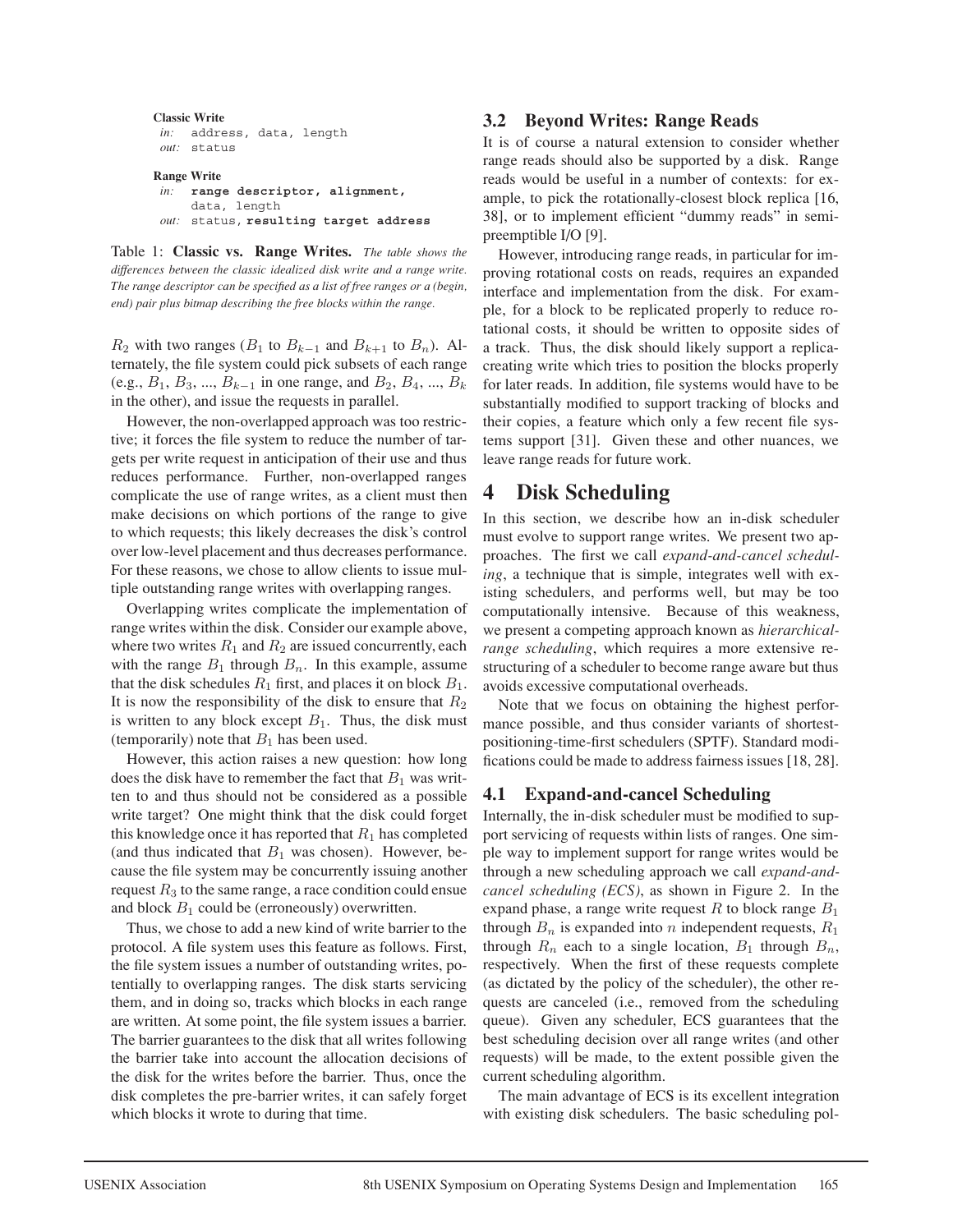

Figure 2: **Expand-and-cancel Scheduling.** *The figure depicts how expand-and-cancel scheduling operates. Range writes are placed into the leftmost queue and then expanded into the full set of writes on the right. In step 0 (not shown), two range writes arrive simultaneously and are placed in the range write queue on the left; their expansions are placed in the expanded queue on the right. In step 1, the scheduler (which examines all requests in the expanded queue and greedily chooses the one with minimal latency) decides to service the write to 21. As a result, the range write to (6, 11, 16, 21) is removed from the range write queue (step 2a), and the expanded requests to 6, 11, and 16 are canceled (step 2b).*

icy is not modified, but simply works with more requests to decide what is the best decision. However, this approach can be computationally expensive, requiring extensive queue reshuffling as range writes enter the system, as well as after the completion of each range write. Further, with large ranges, the size of the expanded queue grows quite large; thus the number of options that must be examined to make a scheduling decision may become computationally prohibitive.

Thus, we expect that disk implementations that choose ECS will vary in exactly how much expansion is performed. By choosing a subset of each range request (e.g., 2 or 4 or 8 target destinations, equally spaced around a track), the disk can keep computational overheads low while still reducing rotational overhead substantially. More expensive drives can include additional processing capabilities to enable more targets, thus allowing for differentiation among drive vendors.

## **4.2 Hierarchical-Range Scheduling**

As an alternative to ECS, we present an approach we call *hierarchical-range scheduling (HRS)*. HRS requires more exact knowledge of drive details, including the current head position, and thus demands a more extensive reworking of the scheduling infrastructure. However, the added complexity comes with a benefit: HRS is much more computationally efficient than ECS, doing less work to obtain similar performance benefits.

HRS works as follows. Given a set of ranges (assuming for now that each range fits within a track), HRS determines the time it takes to seek and settle on the track of each request and the resulting head position. If the head



Figure 3: **Hierarchical-range Scheduling.** *The figure depicts how hierarchical-range scheduling works. For the current request, the scheduler must choose which of two possible ranges to write to (18- 20 on the adjacent track or 9-11 on the current). The scheduler just serviced a request to 5, and thus must choose whether to stay on the current track and wait for range 9-11 to rotate under the head or switch tracks and write to 18-20. Depending on the relative costs of switching tracks and rotational delay, HRS will decide to which range to write.*

is within the range on that track, HRS chooses the next closest spot within the range as the target, and thus estimates the total latency of positioning (roughly the cost of the seek and settling time). If the head is outside the range, HRS includes an additional rotational cost to get to the first block of the range. Because HRS knows the time these close-by requests will take, it can avoid considering those requests whose seek times already exceed the current best value. In this manner, HRS can consider many fewer options and still minimize rotational costs.

An example of the type of decision HRS makes is found in Figure 3. In the figure, two ranges are available: 9-11 (on the current track) and 18-20 (on an adjacent, outer track). The disk has just serviced a request to block 5 on the inner track, and thus must choose a target for the current write. HRS observes that range 9-11 is on the same track and thus estimates the time to write to 9-11 is the time to wait until 9 rotates under the head. Then, for the 18-20 range, HRS first estimates the time to move the arm to the adjacent track; with this time in hand, HRS can estimate where the head will be relative to the range. If the seek to the outer track is fast, HRS determines that the head will be within the range, and thus chooses the next block in the range as a target. If, however, the short seek takes too long, the arm may arrive and be ready to write just after the range has rotated underneath the head (say at block 21). In this case, HRS estimates the cost of writing to 18-20 as the time to rotate 18 back under the head again, and thus would choose to instead write to block 9 in the first range.

A slight complication arises when a range spans multiple tracks. In this case, for each range, HRS splits the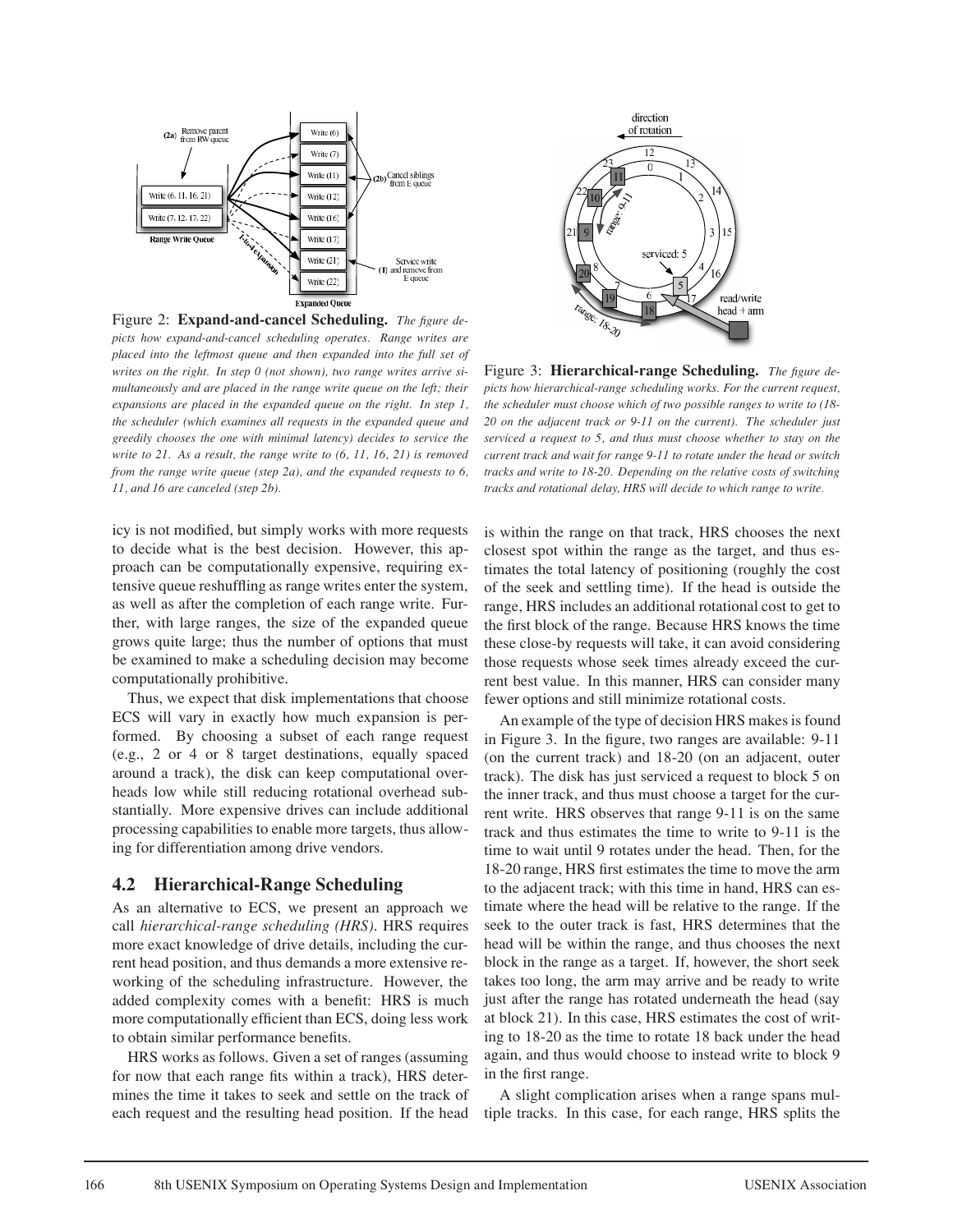

Figure 4: **No Range Writes.** *The figure plots the performance of an in-disk SPTF scheduler on a workload of writes to random locations. The x-axis varies the number of outstanding requests, and the y-axis plots the time per write. The leftmost graph plots performance of writes to random locations over the entire disk; the rightmost graph plots performance of random writes to a 4096-block group.*

request into a series of related requests, each of which fit within a single track. Then, HRS considers each in turn as before. Lists of ranges are similarly handled.

### **4.3 Methodology**

We now wish to evaluate the utility of range writes in disk schedulers. To do so, we utilize a detailed simulation environment built within the DiskSim framework [5].

We made numerous small changes throughout DiskSim to provide support for range writes. We implemented a small change to the interface so pass range descriptors to the disk, and more extensive changes to the SPTF scheduler to implement both EC and HR scheduling. Overall, we changed or added roughly one thousand lines of code to the simulator. Unless explicitly investigating EC scheduling, we use the HR scheduler.

For all simulated experiments, we use the HP C2247A disk, which has a rotational speed of 5400 RPM, and a relatively small track size (roughly 60-100 blocks, depending on the zone). It is an older model, and thus, as compared to modern disks, its absolute positioning costs are high whereas track size and data transfer rates are low. However, when writing to a localized portion of disk, the relative balance between seek and rotation is reasonable; thus we believe our results on reductions in positioning time should generalize to modern disks.

### **4.4 Experiments**

### **4.4.1 Do multiple outstanding requests solve the positioning-time problem?**

Traditional systems attack the positioning-time problem by sending multiple requests to the disk at once; internally, an SPTF scheduler can reorder said requests and reduce positioning costs [28]. Thus, the first question we address is whether the presence of multiple outstanding requests solves the positioning-time problem.

In this set of experiments, we vary the number of outstanding requests to the disk under a randomized write workload and utilize an in-disk SPTF scheduler. Each experiment varies the *span* of the workload; a span of the



Figure 5: **Track-sized Ranges.** *The graphs plot the performance of range writes under randomized write workloads using the hierarchical range scheduler. The experiments are identical to those described in Figure 4, except that range writes are used instead of traditional writes; the range is set to 100 blocks, just bigger than the track size of the simulated disk (thus eliminating rotation).*



Figure 6: **Group-sized Ranges.** *The graph plots performance of range writes, as described in Figure 5. The small difference: range size is set to 4096 blocks (the size of a block group).*

entire disk implies the target address for the write was chosen at random from the disk; a span of a block group implies the write was chosen from a localized portion of the disk (from 4096 blocks, akin to a FFS cylinder group). Figure 4 presents our results.

From the graphs, we make three observations. First, at the left of each graph (with only 1 or 2 outstanding requests), we see the large amount of time spent in seek and rotation. Range writes will be of particular help here, potentially reducing request times dramatically. Second, from the right side of each graph (with 64 outstanding requests), we observe that positioning times have been substantially reduced, but not removed altogether. Thus, flexibility in exact write location as provided by range writes could help reduce these costs even further. Third, we see that in comparing the graphs, the span greatly impacts seek times; workloads with locality reduce seek costs while still incurring a rotational penalty.

We also note that having a queue depth of two is no better than having a queue depth of one. Two outstanding requests does not improve performance because in the steady state, the scheduler is servicing one request while another is being sent to the disk, thus removing the possibility of choosing the "better" request.

### **4.4.2 What is the benefit of range writes?**

We now wish to investigate how range writes can improve performance. Figures 5 and 6 presents the results of a set of experiments that use range writes with a small (track-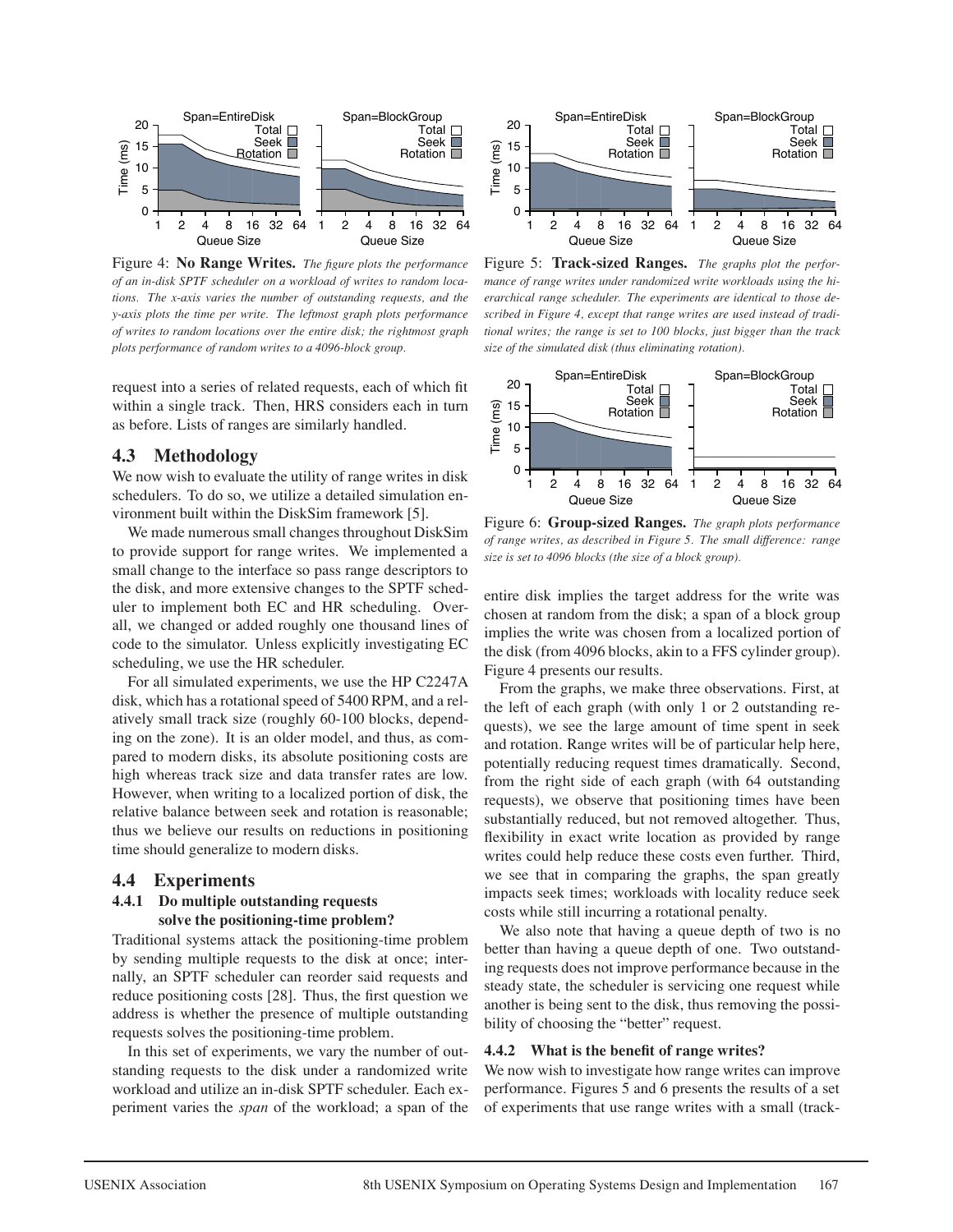

Figure 7: **Mixing in Reads.** *The graphs plot the performance of range writes to random destinations when there is some percentage of reads mixed in. We utilize track-sized ranges and write randomly to locations within a block group. The x-axis varies the percent of reads from 0% to 100%, and the y-axis plots the average time per operation (read or write). Finally, the graph on the left has 1 outstanding request to disk, whereas the graph on the right has 16.*

sized) or large (block-group-sized) amount of flexibility. We again perform random writes to either the entire disk or to a single block group.

Figure 5 shows how a small amount of flexibility can greatly improve performance. By specifying track-sized ranges, all rotational costs are eliminated, leaving only seek overhead and transfer time. We can also see that track-sized range writes are most effective when there are few outstanding requests (the left side of each graph); when the span is set to a block group, for example, positioning costs are halved. Finally, we can also see from this graph that range writes are still of benefit with mediumto-large disk queues, but the benefit is indeed smaller.

Figure 6 plots the results of the same experiment, however with more flexibility: range size is now set to the entire block group. When the span of the experiment is the entire disk (left graph), this makes little difference; rotational delay is eliminated. However, the right graph with a span of a block group shows how range writes can also reduce seek costs. Each write in this experiment can be directed to any free spot in the block group; the result is that there is essentially no positioning overhead, and almost all time spent in transfer.

#### **4.4.3 What if there are reads in the workload?**

We have now seen the benefits of range writes in synthetic workloads consisting purely of writes. We now include reads in the workload, and show the diminishing benefit of range writes in read-dominated workloads. Figure 7 plots the results of our experiments.

From the figures, we observe the expected result that with an increasing percentage of reads, the benefit of range writes diminishes. However, we can also see that for many interesting points in the read/write mix, range writes could be useful. With a small number of outstanding requests to the disk and a reasonable percentage of writes, range writes decrease positioning time noticeably.

**4.4.4 What is the difference between ECS and HRS?** We next analyze the costs of EC scheduling and HR scheduling. Most of the work that is done by either is the estimation of service time for each possible candidate request; thus, we compare the number of such estimations to gain insight on the computational costs of each approach.

Assume that the size of a range is  $S$ , and the size of a track on the disk is  $T$ . Also assume that the disk supports Q outstanding requests at a given time (i.e., the queue size). We can thus derive the amount of work that needs to be performed by each approach. For simplicity, we assume each request is a write of a single block (generalizing to larger block sizes is straightforward).

For EC scheduling, assuming the full expansion, each single request in the range-write queue expands into  $S$  requests in the expanded queue. Thus, the amount of work, W, performed by ECS is:

$$
W_{EC} = S \cdot Q \tag{1}
$$

In contrast, HR scheduling takes each range and divides it into a set of requests, each of which is contained within a track. Thus, the amount of work performed by HRS is:

$$
W_{HR} = \lceil \frac{S}{T} \rceil \cdot Q \tag{2}
$$

However, HRS need not consider all these possibilities. Specifically, once the seek time to a track is higher than the current best seek plus rotate, HRS can stop considering whether to schedule this and other requests that are on tracks that are further away. The worst case number of tracks that must be considered is thus bounded by the number of tracks one can reach within the time of a revolution plus the time to seek to the nearest track. Thus, the equation above represents an upper bound on the amount of work HRS will do.

Even so, the equations make clear why HR scheduling performs much less work than EC scheduling in most cases. For example, assuming that a file system issues range writes that roughly match track size  $(S = T)$ , the amount of work performed by HRS is roughly Q. In contrast, ECS still performs  $S \cdot Q$  work; as track sizes can be in the thousands, ECS will have to execute a thousand times more work to achieve equivalent performance.

#### **4.4.5 How many options does ECS need?**

Finally, given that EC scheduling cannot consider the full range of options, we investigate how many options such a scheduler requires to obtain good performance. To answer this question, we present a simple workload which repeatedly writes to the same track, and vary the number of target options it is given. Figure 8 presents the results.

In this experiment, we assume that if there exists only a single option, it is to the same block of the track; thus, successive writes to the same block incur a full rotational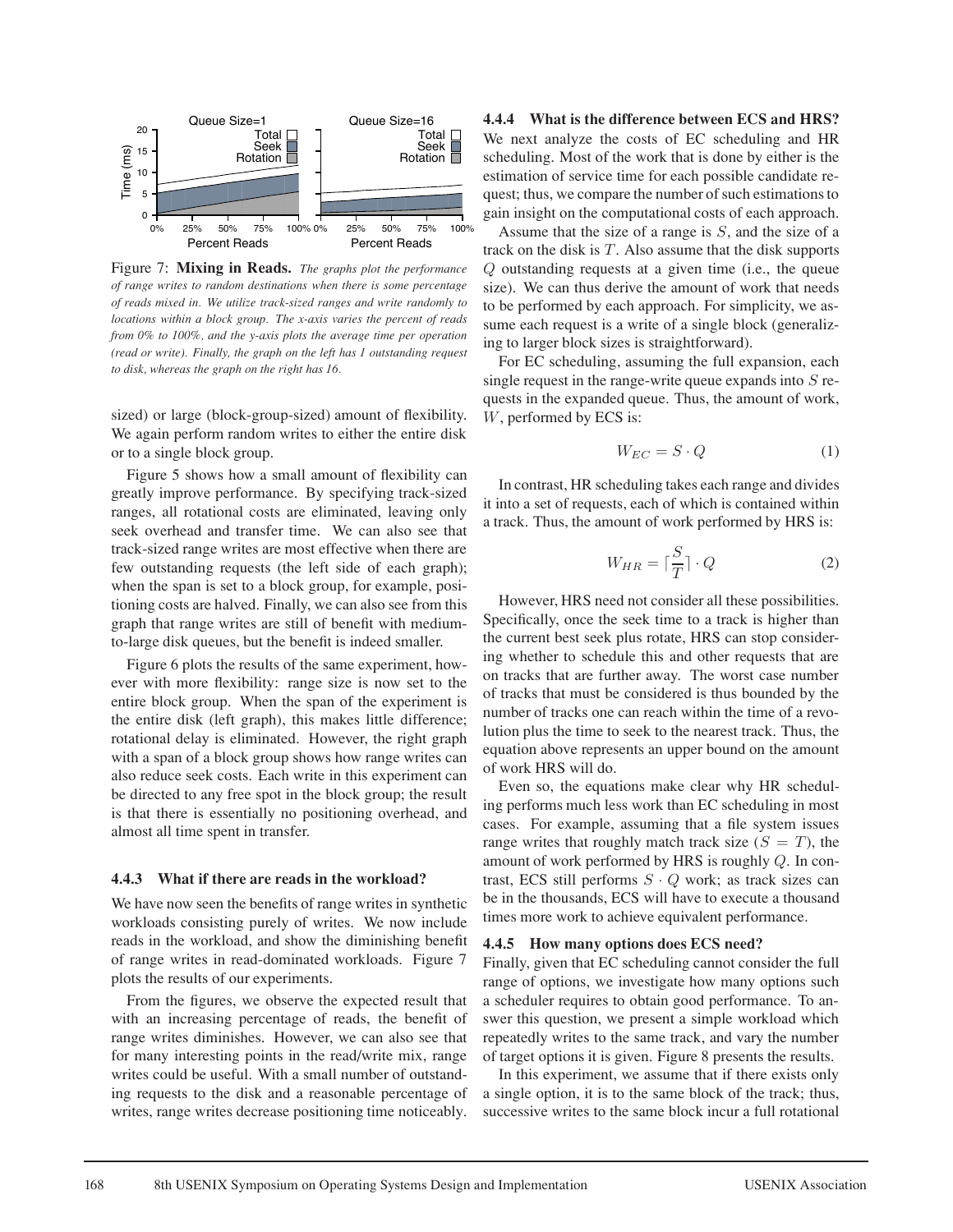

Figure 8: **The Diminishing Benefits of More Choice.** *The figure plots the performance of successive write requests to the same track. Along the x-axis, we increase the number of choices available for write targets, and the y-axis plots average write time.*

delay. As further options are made available to the scheduler, they are equally spaced around the track, maximizing their performance benefit.

From this figure, we can conclude that ECS does not necessarily need to consider all possible options within a range to achieve most of the performance benefit, as expected. By expanding a entire-track range to just eight choices that are properly spaced out across the track, most of the performance benefits can be achieved.

However, this example simplifies that problem quite a bit. For ranges that are larger than a single track, the expansion becomes more challenging; exactly how this should be done remains an open problem.

## **4.5 Summary**

Our study of disk scheduling has revealed a number of interesting results. First, the overhead of positioning time cannot be avoided with traditional SPTF scheduling alone; even with multiple outstanding requests to the disk, seek and rotational overheads still exist.

Second, range writes can dramatically improve performance relative to SPTF scheduling, reducing both rotational and seek costs. To achieve the best performance, a file system (or other client) should give reasonably large ranges to the disk: track-sized ranges remove rotational costs, while larger ranges help to noticeably reduce seek time. Although range writes are of greatest utility when there are only a few outstanding writes to the disk, range writes are still useful when there are many.

Third, the presence of reads in a workload obviously reduces the overall effect of range writes. However, range writes can have a noticeable impact even in relatively balanced settings.

Finally, both the EC and HR schedulers perform well, and thus are possible candidates for use within a disk that supports range writes. If one is willing to rewrite the scheduler, HR is the best candidate. However, if one wishes to use the simpler EC approach, one must do so carefully: the full expansion of ranges exacts a high computational overhead.

# **5 Integrating Range Writes into Classic File System Allocation**

In this section, we explore the issues a file system must address in order to incorporate range writes into its allocation policies. We first discuss the issues in a general setting, and then describe our effort in building a detailed ext2 file system simulator to explore how these issues can be tackled in the context of an existing system.

# **5.1 File System Issues**

There are numerous considerations a file system must take into account when utilizing range writes. Some complicate the file system code, some have performance ramifications, and some aspects of current file systems simply make using range writes difficult or impossible. We discuss these issues here.

## **5.1.1 Preserving Sequentiality**

One problem faced by file systems utilizing range writes is the loss of exact control over placement of files. However, as most file systems only have approximate placement as their main goal (e.g., allocate a file in the same group as its inode), loss of detailed control is acceptable.

Loss of sequentiality, however, would present a larger problem. For example, if a file system freely writes blocks of a file to non-consecutive disk locations, reading back the file would suffer inordinately poor performance. To avoid this problem, the file system should present the disk with larger writes (which the disk will guarantee are kept together), or restrict ranges of writes to make it quite likely that the file will end up in sequential or nearsequential order on disk.

## **5.1.2 Determining Proper Ranges**

Another problem that arises for the file system is determining the proper range for a request. How much flexibility is needed by the disk in order to perform well?

In general, the larger the range given to the disk, the more positioning time is reduced. The simulation results presented in Section 4 indicate that track-sized ranges effectively remove rotational costs while larger sized ranges (e.g., several thousand blocks) help with seek costs. In the ideal case, positioning time can be almost entirely removed if the size of the target range matches the span of the current workload.

Thus, the file system should specify the largest range that best matches its allocation and layout policy. For example, FFS could specify that a write be performed to any free block within a cylinder group.

## **5.1.3 Bookkeeping**

One major change required of the file system is how it handles a fundamental problem with range writes which we refer to as *delayed address notification*. Specifically, only as each write completes does the file system know the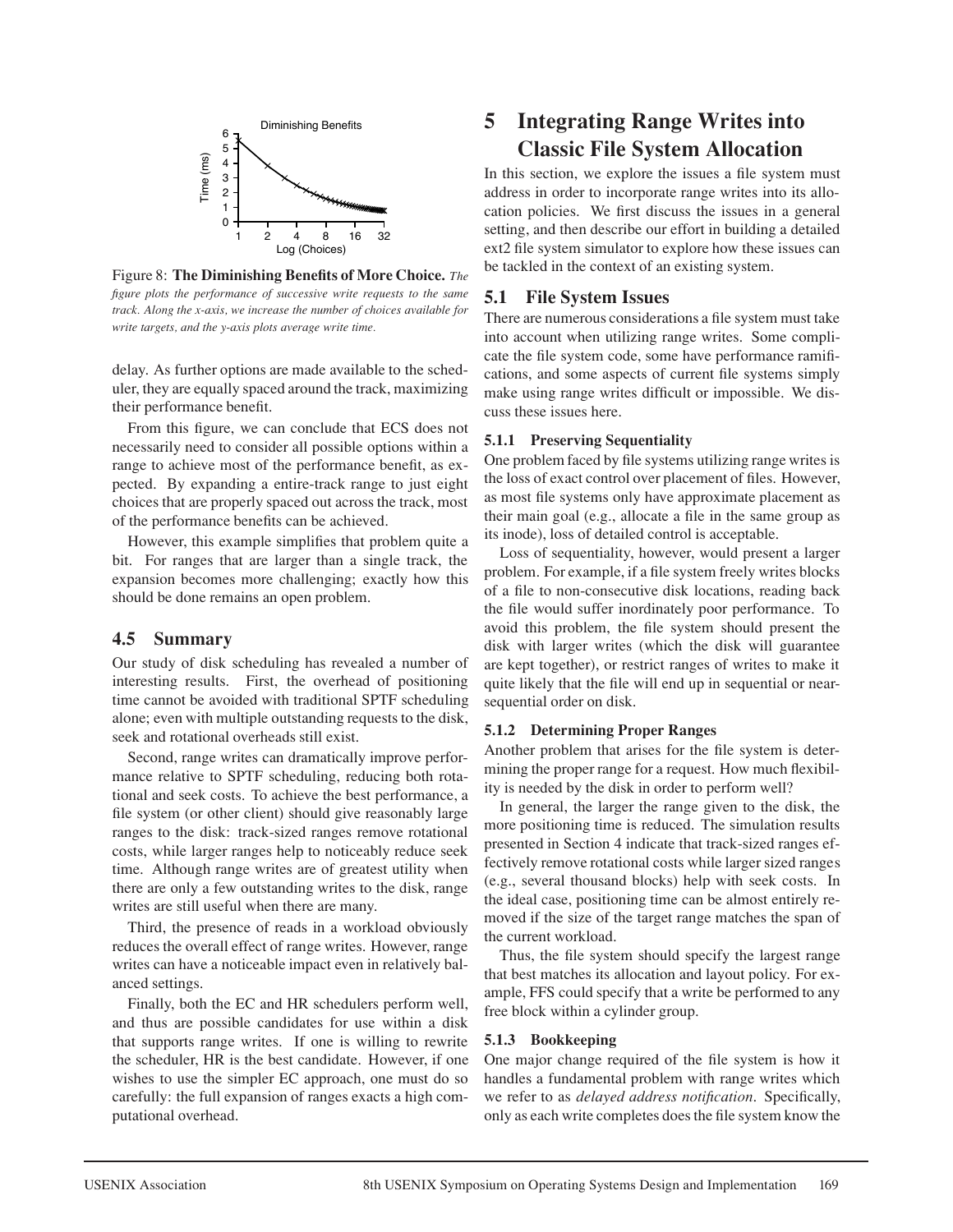

Figure 9: **File Create Time (Empty File System).** *The figure plots the average write time during a file create benchmark. The benchmark creates 1000 4-KB files in the same directory. Range writes are either used or not, and the files are either created by a single process or multiple processes. The y-axis plots the average write time of each write across the 1000 data block writes that occur.*

target address of the write. The file system cares about this result because it is in charge of bookkeeping, and must record the address in a pertinent structure (e.g., an inode).

In general, this may force two alterations in file system allocation. First, the file system must carefully track outstanding requests to a given region of disk, in order to avoid sending writes to a full region. However, this modification should not be substantial.

Second, delayed notification forces an ordering on file systems, in that the block pointed to must be written before the block containing the pointer. Although reminiscent of soft updates [12], this ordering should be easier to implement, because the file system will likely not employ range writes for all structures, as we discuss below.

### **5.1.4 Inflexible Structures**

Finally, while range writes are quite easy to use for certain block types (e.g., data blocks), other fixed structures are more problematic. For example, consider inodes in a standard FFS-like file system. Each inode shares a block with many others (say 64 per 4-KB block). Writing an inode block to a new location would require the file system to give each inode a new inode number; doing so necessitates finding every directory in the system that contains those inode numbers and updating them.

Thus, we believe that range writes will likely be used at first only for the most flexible of file system structures. Over time, as file systems become more flexible in their placement of structures, range writes can more broadly be applied. Fortunately, modern file systems have more flexible structures; for example, Sun's ZFS [31], NetApp's WAFL [14], and LFS [25] all take a "write-anywhere" approach for most on-disk structures.

### **5.2 Incorporating Range Writes into ext2**

We now present our experience of incorporating range writes into a simulation we built of Linux ext2. Allocation in ext2 (and ext3) derives from classic FFS allocation [22] but has a number of nuances included over the



Figure 10: **File Placement.** *The figure shows how files were placed per mini-group across two different experiments. In the first, a single process (PID) created 1000 files; in the second, each file was created by a different PID. The x-axis plots the mini-group number, and the y-axis shows the number of files that were placed in the mini-group, for both range writes and traditional writes.*

years to improve performance. We now describe the basic allocation policies.

When creating a directory, the "Orlov" allocation algorithm is used. In this algorithm, top-level directories are spread out by searching for the block group with the least number of subdirectories and an above-average free block count and free-inode count. Other directories are placed in a block group meeting a minimum threshold of free inodes and data blocks and having a low directory-to-file ratio. In both cases the parent's block group is preferred given that it meets all criteria.

The allocation of data blocks is done by choosing a goal block and searching for the nearest free block to the goal. For the first data block in the file the goal is found by choosing a block in the same group as the inode. The specific block is chosen by using the PID of the calling process to select one of 16 start locations within the block group; we call each of these 16 locations a *mini-group* within the greater block group. The desire here is to place "functionally related" files closer on disk. All subsequent data block allocations for a given file have the goal set to the next sequential block.

To utilize range writes, our variant of ext2 tries to follow the basic constraints of the existing ext2 policies. For example, if the only constraint is that a file is placed within a block group, than we issue a range write that specifies the free ranges within that group. If the policy wishes to place the file within a mini-group, the range writes issued for that file are similarly constrained. We also make sure to preserve sequentiality of files. Thus, once a file's first block is written to disk, subsequent blocks are placed contiguously beyond it (when possible).

### **5.3 Methodology**

To investigate ext2 use of range writes, we built a detailed file system simulator. The simulator implements all of the policies above (as well as a few others not relevant for this section) and is built on top of DiskSim. The simulator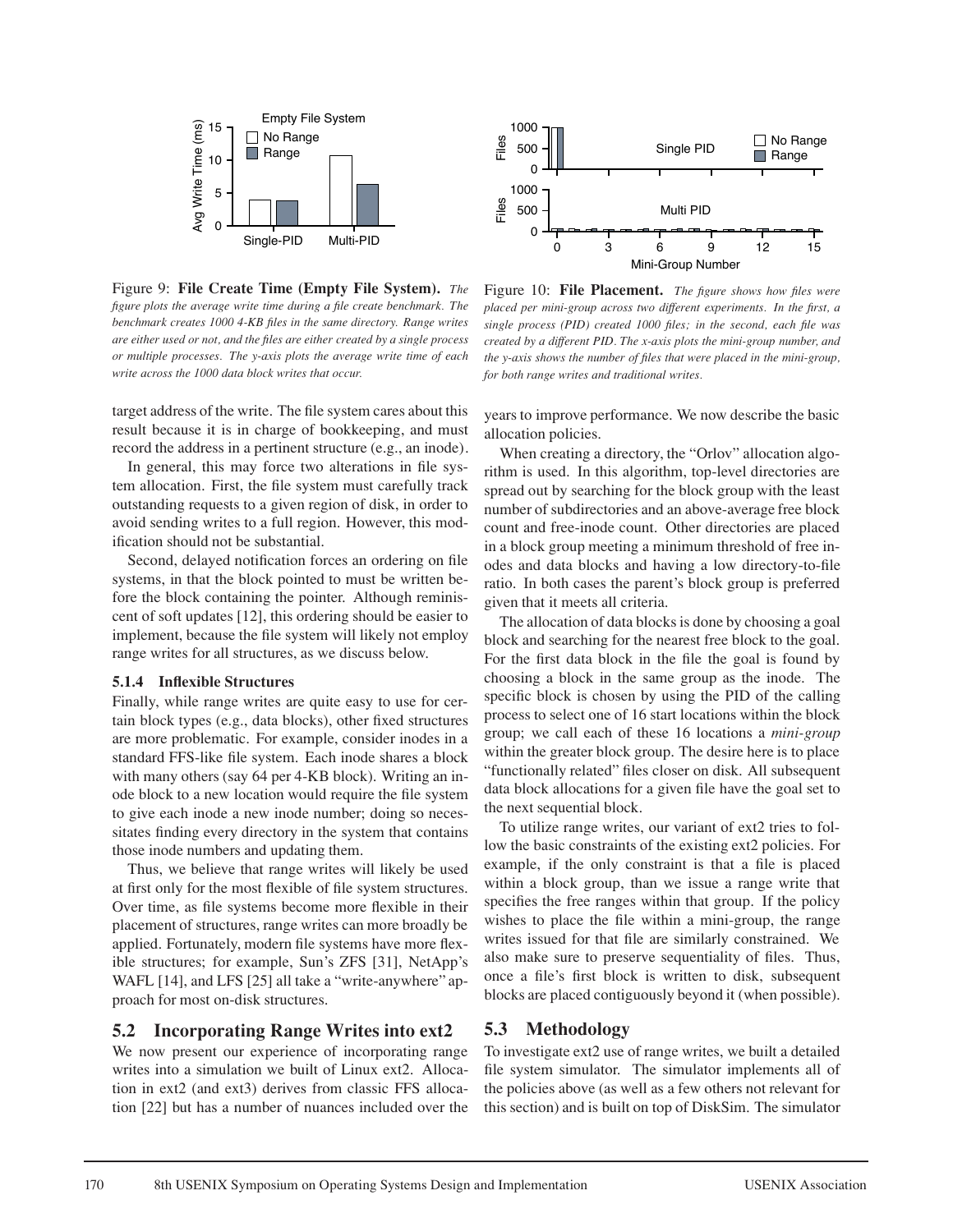

Figure 11: **File Create Time (Fuller File System).** *The figure plots the average write time during a file create benchmark. The benchmark creates 1000 4-KB files in the same directory. Range writes are either used or not, and the files are either created by a single process. The x-axis varies the fullness of the block group.*

presents a file system API, and takes in a trace file which allows one to exercise the API and thus the file system. The simulator also implements a simple caching infrastructure, and writes to disk happen in a completely unordered and asynchronous fashion (akin to ext2 mounted asynchronously). We use the same simulated disk as before (the HP C2247A), set the disk-queue depth to 16, and utilize HR scheduling.

## **5.4 Results**

### **5.4.1 Small-File Creation on Empty File Systems**

We first show how flexible data block placement can improve performance. For this set of experiments, we simply create a large number of small files in a single directory. Thus, the file system should create these files in a single block group, when there is space. For this experiment, we assume that the block group is empty to start.

Figure 9 shows the performance of small-file allocation both with and without range writes. When coming from a single process, using range writes does not help much, as all file data are created within the same minigroup and indeed are placed contiguously on disk. However, when coming from different processes, we can see the benefits of using range writes. Because these file allocations get spread across multiple mini-groups within the block group, the flexibility of range writes helps reduce seek and rotation time substantially.

We also wish to ensure that our range-aware file system makes similar placement decisions within the confines of the ext2 allocation policies. Thus, Figure 10 presents the breakdowns of which mini-group each file was placed in. As one can see from the figure, the placement decisions of range writes, in both the single-process and multi-process experiments, closely follow that of the traditional ext2. Thus, although the fine-grained control of file placement is governed by the disk, the coarse-grained control of file placement is as desired.

|          |       | Traditional ext2 with Range Writes |
|----------|-------|------------------------------------|
| Untar    | 143.0 | 123.1                              |
| PostMark | 29.9  | 22.2                               |
| Andrew   | 23.2  | 23.4                               |

Table 2: **File System Workloads.** *Each row plots the performance (in seconds) of a simulated workload. In the left column, results represent the time taken to run the workload on our simulated standard ext2, whereas on the right, the time to run the workload on ext2 with range writes is presented. Three workloads are employed: untar, which unpacks the Linux source tree; PostMark, which emulates the workload of an email server (by creating, accessing, and deleting files), using its default settings; and the modified Andrew benchmark, which emulates typical user behavior. The simulations were driven by file-system-level traces of the given workloads which were then played back against our simulated file system.*

### **5.4.2 Small-File Creation on Fuller File Systems**

We now move to a case where the block group has data in it to begin. This set of experiments varies the fullness of the block group and runs the same small-file creation benchmark (focusing on the single-PID case). Figure 11 plots the results.

From the figure, we can see that by the time a block group is 50% full, range writes improve performance over classic writes by roughly 20%. This improvement stays roughly constant as the block group fills, even as the average write time of both approaches increases. We can also see the effect of fullness on range writes: with fewer options (as the block group fills), it is roughly 70% slower than it was with an empty block group.

### **5.4.3 Real Workloads**

The first two synthetic benchmarks focused on file creation in empty or partially-full file systems, demonstrating some of the benefits of range writes. We now simulate the performance of an application-level workload. Specifically, we focus on three workloads: untar, which unpacks the Linux source tree, PostMark [19], which simulates the workload of an email server, and the modified Andrew Benchmark [15], which emulates typical user behavior. Table 2 presents the results.

We make the following two observations. First, for workloads that have significant write components (untar, PostMark), range writes boost performance (a 16% speedup for untar and roughly 35% for PostMark). Second, for workloads that are less I/O intensive (Andrew), range writes do not make much difference.

## **5.5 Summary**

Integrating range writes into file system allocation has proven promising. As desired, range writes can improve performance during file creation while following the constraints of the higher-level file system policies. As much of write activity is to newly created files [4, 33], we believe our range-write variant of ext2 will be effective in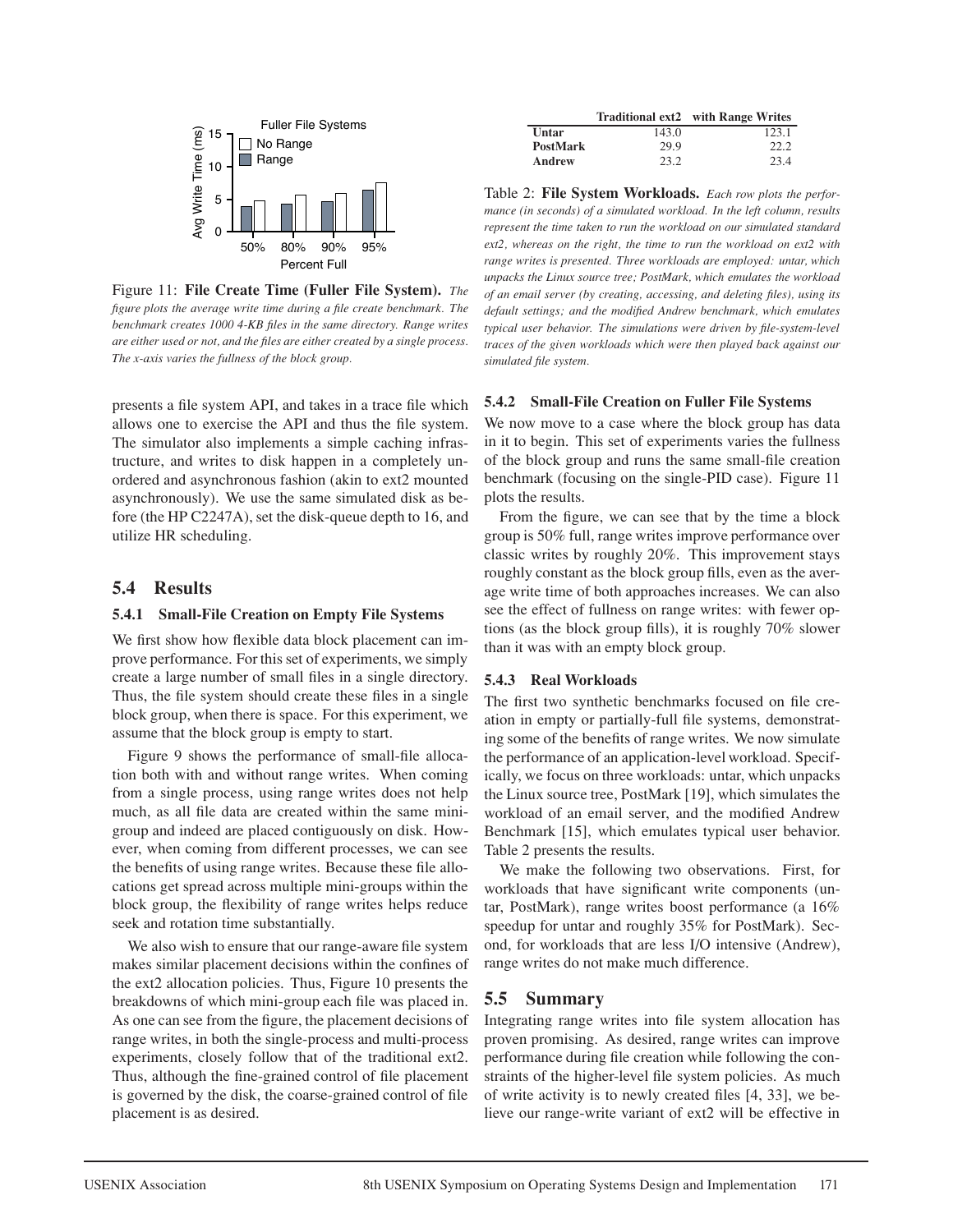practice. Further, although limited to data blocks, our approach is useful because traffic is often dominated by data (and not metadata) writes.

Of course, there is much left to explore. For example, partial-file overwrites present an interesting scenario. For best performance, one should issue a range write even for previously allocated data; thus, overwritten data may be allocated to a new location on the disk. Unfortunately, this strategy can potentially destroy the sequentiality of later reads and should be performed with care. We leave this and many other workload scenarios to future work.

# **6 Case Study: Log Skipping**

We now present a case study that employs range writes to improve journal update performance. Specifically, we show how a journaling file system (Linux ext3 in this case) can readily use range writes to more flexibly choose where each log update should be placed on disk. By doing so, a journaling file system can avoid the rotations that occur when performing many synchronous writes to the journal and thus greatly improve performance.

Whereas the previous section employed simulation to study the benefits of range writes, we now utilize a prototype implementation. Doing so presents an innate problem: how do we experiment with range writes in a real system, when no disk (yet) supports range writes? To remedy this dilemma, we develop a software layer, Bark, that emulates a disk with range writes for this specific application. Our approach suggests a method to build acceptance of new technology: first via software prototype (to demonstrate potential) and later via actual hardware (to realize the full benefits).

## **6.1 Motivation**

The primary problem that we address in this section is how to improve the performance of synchronous writes to a log or journal. Thus, it is important to understand the sequence of operations that occur when the log is updated.

A journaling system writes a number of blocks to the log; these writes occur whenever an application explicitly forces the data or after certain timing intervals. First, the system writes a *descriptor block*, containing information about the log entry, and the actual data to the log. After this write, the file system waits for the descriptor blocks and data to reach the disk and then issues a synchronous *commit block* to the log; the file system must wait until the first write completes before issuing the commit block in case a crash occurs.

In an ideal world, since all of the writes to the log are sequential, the writes would achieve sequential bandwidth. Unfortunately, in a traditional journaling system, the writes do not. Because there is a non-zero time elapsed since the previous block was written, and because the disk keeps rotating at a constant speed, the commit block can-



Figure 12: **Bark-itecture.** *The figure illustrates how a file system can be mounted upon Bark to improve journal write performance. All journal traffic is directed through Bark, which picks a skip distance based on think time and the position of the last write to disk. Bark performs this optimization transparently, thus improving the performance of journal writes with no change to the file system above. In the specific example shown, the file system has committed three transactions to disk: Ta, Tb, and Tc. Bark, using its performance model, has spread the transactions across the physical disk, leaving empty spaces (denoted as "skipped") in the write-ahead region.*

not be written immediately. The sectors that need to be written have already passed under the disk head and thus a rotation is incurred to write the commit block.

Our approach is to transform the write-ahead log of a journaling file system into a more flexible *write-ahead region*. Instead of issuing a transaction to the journal in the location directly following the previous transaction, we instead allow the transaction to be written to the next rotationally-closest location. This has the effect of spreading transactions throughout the region with small distances between them, but improves performance by minimizing rotation.

Our approach derives from previous work in database management systems by Gallagher et al. [11]. Therein, the authors describe a simple dynamic approach that continually adjusts the distance to skip in a log write to reduce rotation. Perhaps due to the brief description of their algorithm, we found it challenging to successfully reproduce their results. Instead, we decided on a different approach, first building a detailed performance model of the log region of the disk and then using that to decide how to best place writes to reduce rotational costs. The details of our approach, described below, are based on our previous work in building the disk mimic [23].

We now discuss how we implement write-ahead regions in our prototype system. The biggest challenge to overcome is the lack of range writes in the disk. We describe our software layer, Bark, which builds a model of the performance contours of the log (hence the name) and uses it to issue writes to the journal so as to reduce rotational overheads. We then describe our experiments with the Linux ext3 journal mounted on top of Bark.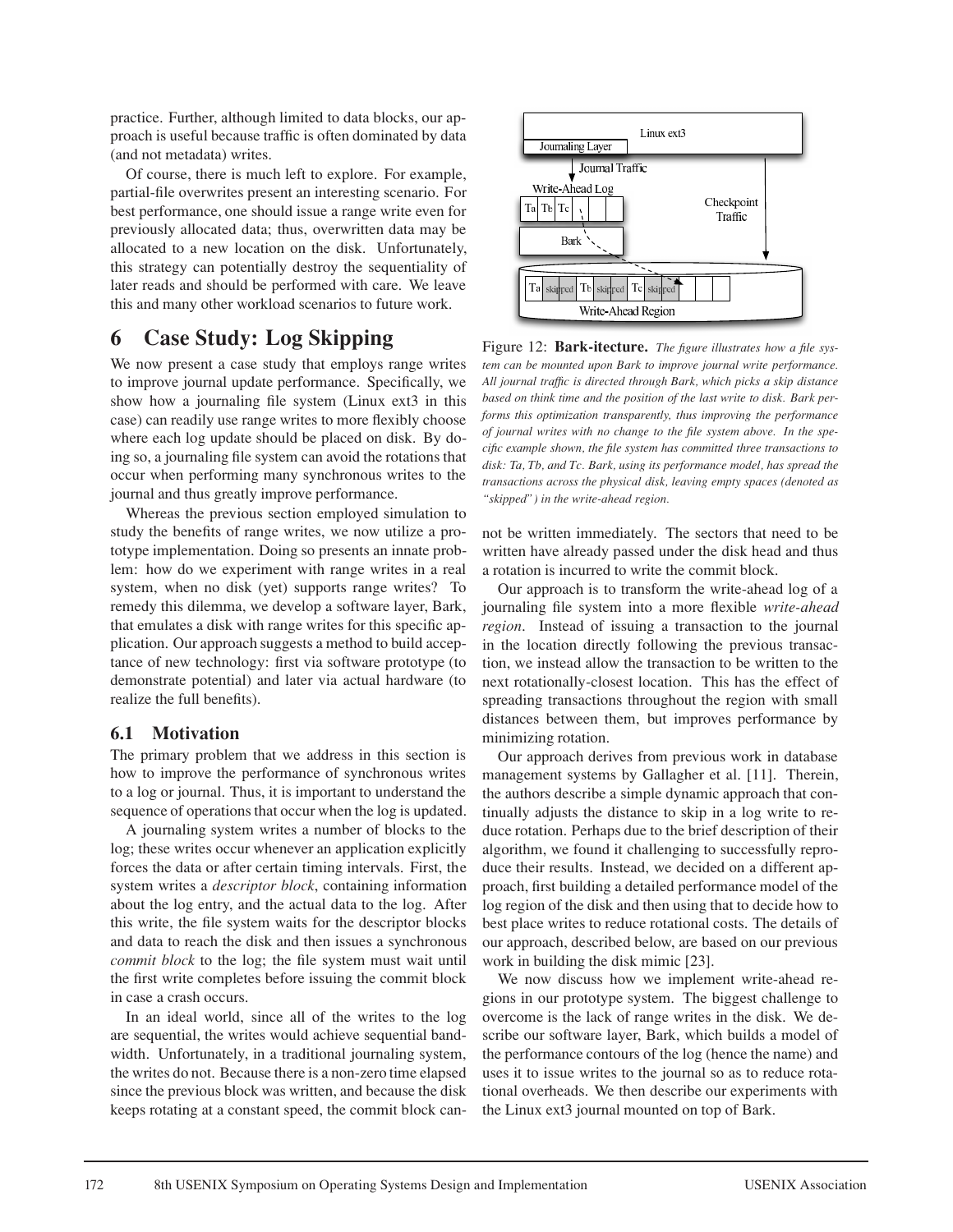|          | $w/o$ Bark $w/$ Bark Null |           |
|----------|---------------------------|-----------|
| Uncached | 50.7                      | 42.1 38.8 |
| Cached   | 44.2.                     | 27.3 25.4 |

Table 3: **Bark Performance.** *Each row of the table plots the overall performance (in seconds) of TPC-B in three different settings: without Bark, with Bark, and on a "null" journal that reports success for writes without performing disk I/O (the null journal represents the best possible improvement possible by using Bark). The first row reports performance of a cold run, where table reads go to disk. The second row reports performance when the table is in cache (i.e., only writes go to disk). Experiments were run upon a Sun Ultra20 with 1 GB of memory and two Hitachi Deskstar 7K80 drives. The average of three runs is reported; there was little deviation in the results.*

## **6.2 Log-Performance Modeling**

Bark is a layer that sits between the file system and disk and redirects journal writes so as to reduce rotational overhead. To do so, Bark builds a performance model of the log *a priori* and uses it to decide where best to write the next log write.

Our approach builds on our previous work that measures the request time between all possible pairs of disk addresses in order to perform disk scheduling [23]. Our problem here is simpler: Bark must simply predict where to place the next write in order to reduce rotation.

To make this prediction, Bark performs measurements of the cost of writes to the portion of the disk of interest, varying both the distance between writes (the "skip" size) and think time between requests. The data is stored in a table and made available to Bark at runtime.

For the results reported in this paper, we created a disk profile by keeping a fixed write size of 4 KB (the size of a block), and varying the think time from 0 ms to 80 ms in intervals of 50 microseconds, and the skip size from 0 KB to 600 KB in intervals of 512 bytes. To gain confidence each experiment was repeated multiple times and the average of the write times was taken.

## **6.3 From Models to Software**

With the performance model in place, we developed Bark as a software pseudo-device that is positioned between the file system journaling code and the disk. Bark thus presents itself to the journaling code as if it were a typical disk of a given size S. Underneath, Bark transparently utilizes more disk space (say  $2 \cdot S$ ) in order to commit journal writes to disk in a rotationally-optimal manner, as dictated by the performance model. Figure 12 depicts this software architecture.

At runtime, Bark receives a write request and must decide exactly where to place it on disk. Given the time elapsed since the last request completed, Bark looks up the required skip distance in the prediction table and uses it to decide where to issue the current write.

Two issues arise in the Bark implementation. The first



Figure 13: **Write Costs.** *The figure plots the cumulative distribution of write request times during TPC-B. Two lines are plotted: the first shows the cost of writes through Bark, whereas the second shows costs without. The data is taken from a "cached" run as described above.*

is the management of free space in the log. Bark keeps a data structure to track which blocks are free in the journal and thus candidates for fast writes. The main challenge for Bark is detecting when a previously-used block becomes free. Bark achieves this by monitoring overwrites by the journaling layer; when a block is overwritten in the logical journal, Bark frees the corresponding physical block to which it had been mapped.

The second issue is support for recovery. Journals are not write-only devices. In particular, during recovery, the file system reads pending transactions from the journal in order to replay them to the file system proper and thus recover the file system to a consistent state. To enable this recovery without file system modification, Bark would need to record a small bit of extra information with each set of contiguous writes, specifically the address in the logical address space to which this write was destined. Doing so would enable Bark to scan the write-ahead region during recovery and reconstruct the logical address space, and thus allows recovery to proceed without any change to the file system code. However, we have not yet fully implemented this feature (early experience suggests it will be straightforward).

## **6.4 Results**

We now measure the performance of unmodified Linux ext3 running on top of Bark. For this set of experiments, we mount the ext3 journal on Bark and let all other checkpoint traffic go to disk directly.

For a workload, we wished to find an application that stressed journal write performance. Thus, we chose to run an implementation of the classic transactional benchmark TPC-B. TPC-B performs a series of debits and credits to a simple set of database tables. Because TPC-B forces data to disk frequently, it induces a great deal of synchronous I/O traffic to the ext3 journal.

Table 3 plots the performance of TPC-B on Linux ext3 in three separate scenarios. In the first, the unmodified traditional journaling approach is used; in the second, Bark is used underneath the journal; in the third, we implement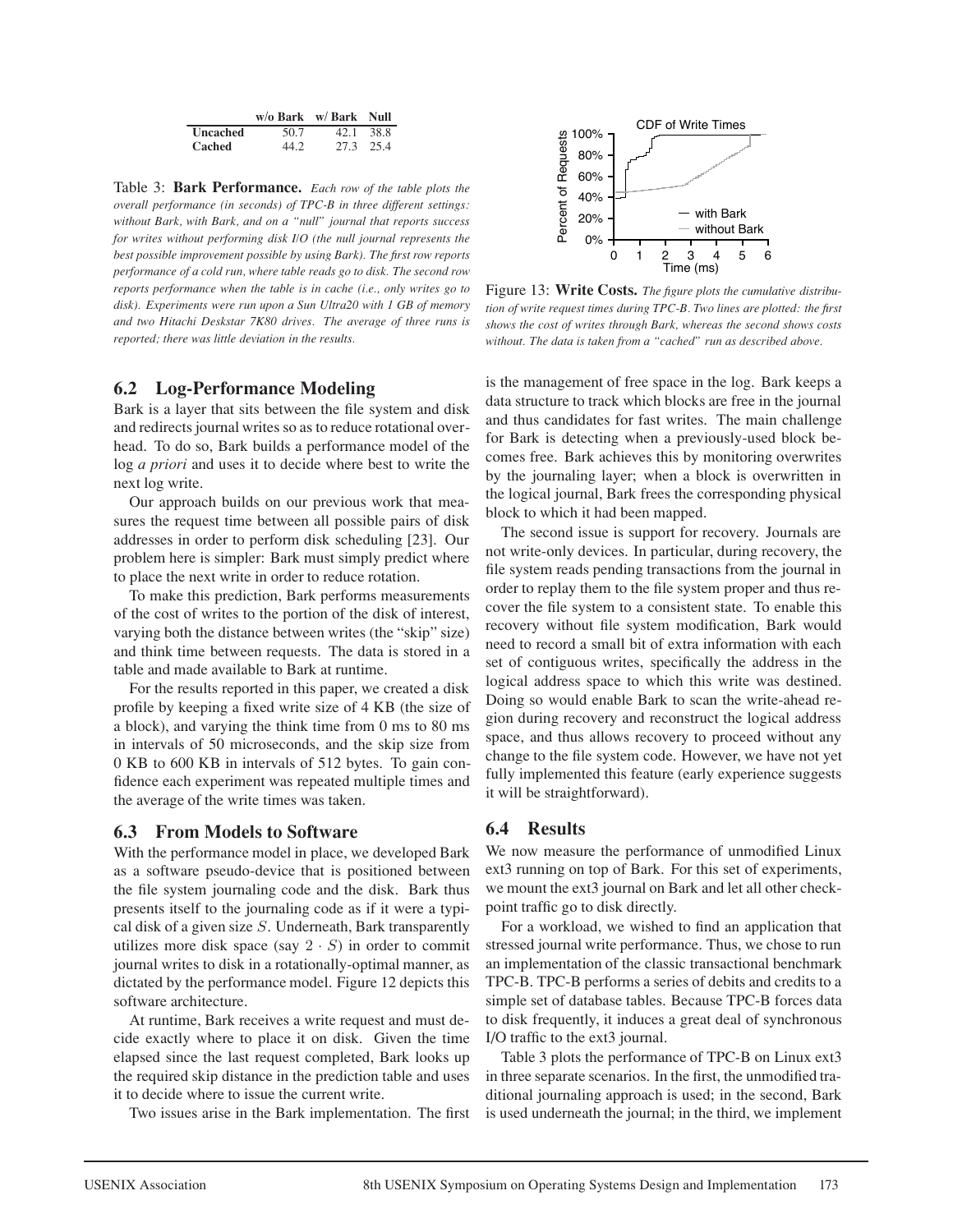a fast "null" journal which simply returns success when given a write without doing any work. This last option serves as an upper-bound on performance improvements realized through more efficient journaling.

Note also that each row varies whether table reads go to disk (uncached) or are found in memory (cached). In the cached runs, most table reads hit in memory (and thus disk traffic is dominated by writes). By measuring performance in the uncached scenario, we can determine the utility of our approach in scenarios where there are reads present in the workload; the cached workload stresses write performance and thus presents a best-case for Bark under TPC-B.

From the graph, we can see that Bark greatly improves the overall runtime of TPC-B; Bark achieves a 20% speedup in the uncached case and over 61% in the cached run. Both of these approach the optimal time as measured by the "null" case. Thus, beyond the simulation results presented in previous sections, Bark shows that range writes can work well in the real world as well.

Figure 13 sheds some light on this improvement in performance. Therein we plot the cumulative distribution of journal-write times across all requests during the cached run. When using Bark, most journal writes complete quickly, as they have been rotationally well placed through our simple skipping mechanism. In contrast, writes to the journal without Bark take much longer on average, and are spread across the rotational spectrum of the disk drive.

## **6.5 Discussion**

We learned a number of important lessons from our implementation of log skipping using range writes. First, we see that range writes are also useful for a file system journal. Under certain workloads, journaling can induce a large rotational cost; freedom to place transactions to a free spot in the journal can greatly improve performance.

Second, with read traffic present, the improvement seen by Bark is lessened but still quite noticeable. Thus, even with reads (in the uncached case, they comprise roughly one-third of the traffic to the main file system), flexible writes to the journal improve performance.

Finally, we should note that we chose to incorporate flexible writes underneath the file system in the simplest possible way, without changing the file system implementation at all. If range writes actually existed within the disk, the Bark layer would be much simpler: it would issue the range writes to disk instead of using a model to find the next fast location to write to. A different approach would be to modify the file system code and change the journaling layer to support range writes directly, something we plan to do in future work.

# **7 Conclusions**

We have presented a small but important change to the storage interface, known as range writes. By allowing the file system to express flexibility in the exact write location, the disk is free to make better decisions for write targets and thus improve performance.

We believe that the key element of range writes is their evolutionary nature; there is a clear path from the disk of today without range writes to the disk of tomorrow with them. This fact is crucial for established industries, where change is fraught with many complications, both practical and technical; for example, consider object-based drives, which have taken roughly a decade to begin to come to market [13].

Interestingly, the world of storage may be in the midst of a revolution as solid-state devices become more of a marketplace reality. Fortunately, we believe that range writes are still quite useful in this and other new environments. By letting the storage system take responsibility for low-level placement decisions, range writes enable high performance through device-specific optimizations. Further, range writes naturally support functionality such as wear-leveling, and thus may also help increase device lifetime while reducing internal complexity.

We believe there are numerous interesting future paths for range writes, as we have alluded to throughout the paper. The corollary operation, range reads, presents new challenges but may realize new benefits. Integration into RAID systems introduces intriguing problems as well; for example, parity-based schemes often assume a fixed offset placement of blocks within a stripe across drives. An elegant approach to adding range writes into RAIDs may well pave the way for acceptance of this technology into the higher end of the storage system arena.

Finding the right interface between two systems is always challenging. Too much change, and there will be no adoption; too little change, and there is no significant benefit. We believe range writes present a happy medium: a small interface change with large performance gains.

# **Acknowledgments**

We thank the members of our research group for their insightful comments. We would also like to thank our shepherd Phil Levis and the anonymous reviewers for their excellent feedback and comments, all of which helped to greatly improve this paper.

This work is supported by the National Science Foundation under the following grants: CCF-0621487, CNS-0509474, CCR-0133456, as well as by generous donations from Network Appliance and Sun Microsystems.

Any opinions, findings, and conclusions or recommendations expressed in this material are those of the authors and do not necessarily reflect the views of NSF or other institutions.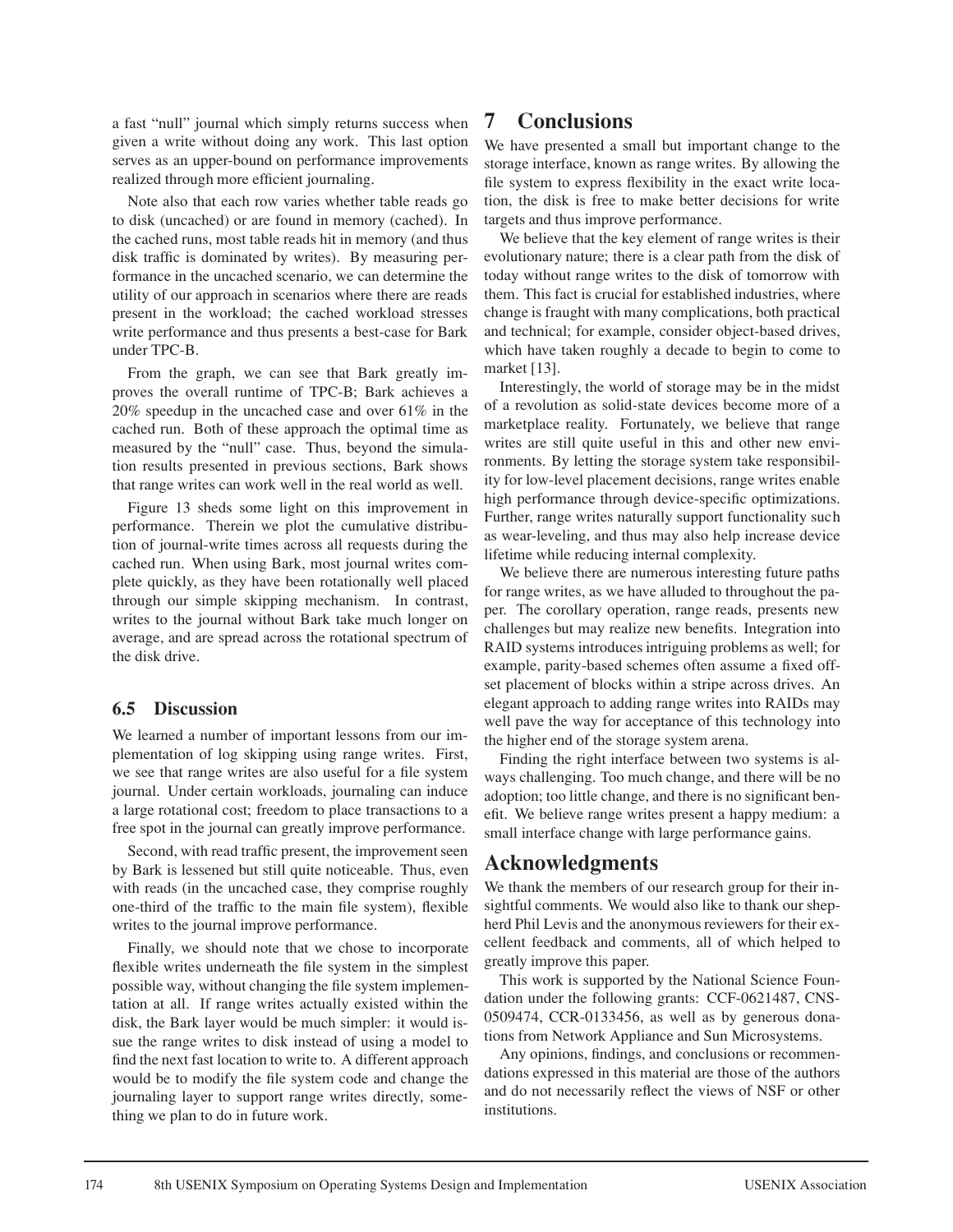# **References**

- [1] Dave Anderson. OSD Drives. www.snia.org/events/past/developer2005/ 0507 v1 DBA SNIA OSD.pdf, 2005.
- [2] Dave Anderson, Jim Dykes, and Erik Riedel. More Than an Interface: SCSI vs. ATA. In *Proceedings of the 2nd USENIX Symposium on File and Storage Technologies (FAST '03)*, San Francisco, California, April 2003.
- [3] Thomas E. Anderson, Brian N. Bershad, Edward D. Lazowska, and Henry M. Levy. Scheduler Activations: Effective Kernel Support for the User-Level Management of Parallelism. In *Proceedings of the 13th ACM Symposium on Operating Systems Principles (SOSP '91)*, Pacific Grove, California, October 1991.
- [4] Mary Baker, John Hartman, Martin Kupfer, Ken Shirriff, and John Ousterhout. Measurements of a Distributed File System. In *Proceedings of the 13th ACM Symposium on Operating Systems Principles (SOSP '91)*, pages 198–212, Pacific Grove, California, October 1991.
- [5] John S. Bucy and Gregory R. Ganger. The DiskSim Simulation Environment Version 3.0 Reference Manual. Technical Report CMU-CS-03-102, Carnegie Mellon University, January 2003.
- [6] Harry Chambers. *My Way or the Highway: The Micromanagement Survival Guide*. Berrett-Koehler Publishers, 2004.
- [7] Chia Chao, Robert English, David Jacobson, Alexander Stepanov, and John Wilkes. Mime: a high performance parallel storage device with strong recovery guarantees. Technical Report HPL-CSP-92-9rev1, HP Laboratories, November 1992.
- [8] Wiebren de Jonge, M. Frans Kaashoek, and Wilson C. Hsieh. The Logical Disk: A New Approach to Improving File Systems. In *Proceedings of the 14th ACM Symposium on Operating Systems Principles (SOSP '93)*, pages 15–28, Asheville, North Carolina, December 1993.
- [9] Zoran Dimitrijevic, Raju Rangaswami, and Edward Chang. Design and Implementation of Semi-preemptible IO. In *Proceedings of the 2nd USENIX Symposium on File and Storage Technologies (FAST '03)*, pages 145–158, San Francisco, California, April 2003.
- [10] Robert M. English and Alexander A. Stepanov. Loge: A Self-Organizing Disk Controller. In *Proceedings of the USENIX Winter Technical Conference (USENIX Winter '92)*, pages 237–252, San Francisco, California, January 1992.
- [11] Bill Gallagher, Dean Jacobs, and Anno Langen. A High-performance, Transactional Filestore for Application Servers. In *Proceedings of the 2005 ACM SIGMOD International Conference on Management of Data (SIGMOD '05)*, pages 868–872, Baltimore, Maryland, June 2005.
- [12] Gregory R. Ganger and Yale N. Patt. Metadata Update Performance in File Systems. In *Proceedings of the 1st Symposium on Operating Systems Design and Implementation (OSDI '94)*, pages 49–60, Monterey, California, November 1994.
- [13] Garth A. Gibson, David Rochberg, Jim Zelenka, David F. Nagle, Khalil Amiri, Fay W. Chang, Eugene M. Feinberg, Howard Gobioff, Chen Lee, Berend Ozceri, and Erik Riedel. File server scaling with network-attached secure disks. In *Proceedings of the 1997 Joint International Conference on Measurement and Modeling of Computer Systems (SIGMETRICS/PERFORMANCE '97)*, pages 272– 284, Seattle, Washington, June 1997.
- [14] Dave Hitz, James Lau, and Michael Malcolm. File System Design for an NFS File Server Appliance. In *Proceedings of the USENIX Winter Technical Conference (USENIX Winter '94)*, San Francisco, California, January 1994.
- [15] J. Howard, M. Kazar, S. Menees, D. Nichols, M. Satyanarayanan, R. Sidebotham, and M. West. Scale and Performance in a Distributed File System. *ACM Transactions on Computer Systems*, 6(1), February 1988.
- [16] Hai Huang, Wanda Hung, and Kang G. Shin. FS2: dynamic data replication in free disk space for improving disk performance and energy consumption. In *Proceedings of the 20th ACM Symposium on Operating Systems Principles (SOSP '05)*, pages 263–276, Brighton, United Kingdom, October 2005.
- [17] L. Huang and T. Chiueh. Implementation of a Rotation-Latency-Sensitive Disk Scheduler. Technical Report ECSL-TR81, SUNY, Stony Brook, March 2000.
- [18] D. M. Jacobson and J. Wilkes. Disk Scheduling Algorithms Based on Rotational Position. Technical Report HPL-CSP-91-7, Hewlett Packard Laboratories, 1991.
- [19] Jeffrey Katcher. PostMark: A New File System Benchmark. Technical Report TR-3022, Network Appliance Inc., October 1997.
- [20] T. Kilburn, D. B. G. Edwards, M. J. Lanigan, and F. H. Summer. One-level Storage System. *IRE Transactions on Electronic Computers*, EC-11:223–235, April 1962.
- [21] Charles M. Kozierok. Overview and History of the SCSI Interface. http://www.pcguide.com/ref/hdd/if/scsi/overc.html, 2001.
- [22] Marshall K. McKusick, William N. Joy, Sam J. Leffler, and Robert S. Fabry. A Fast File System for UNIX. *ACM Transactions on Computer Systems*, 2(3):181–197, August 1984.
- [23] Florentina I. Popovici, Andrea C. Arpaci-Dusseau, and Remzi H. Arpaci-Dusseau. Robust, Portable I/O Scheduling with the Disk Mimic. In *Proceedings of the USENIX Annual Technical Conference (USENIX '03)*, pages 297– 310, San Antonio, Texas, June 2003.
- [24] Peter M. Ridge and Gary Field. *The Book of SCSI 2/E*. No Starch, June 2000.
- [25] Mendel Rosenblum and John Ousterhout. The Design and Implementation of a Log-Structured File System. *ACM Transactions on Computer Systems*, 10(1):26–52, February 1992.
- [26] Chris Ruemmler and John Wilkes. An Introduction to Disk Drive Modeling. *IEEE Computer*, 27(3):17–28, March 1994.